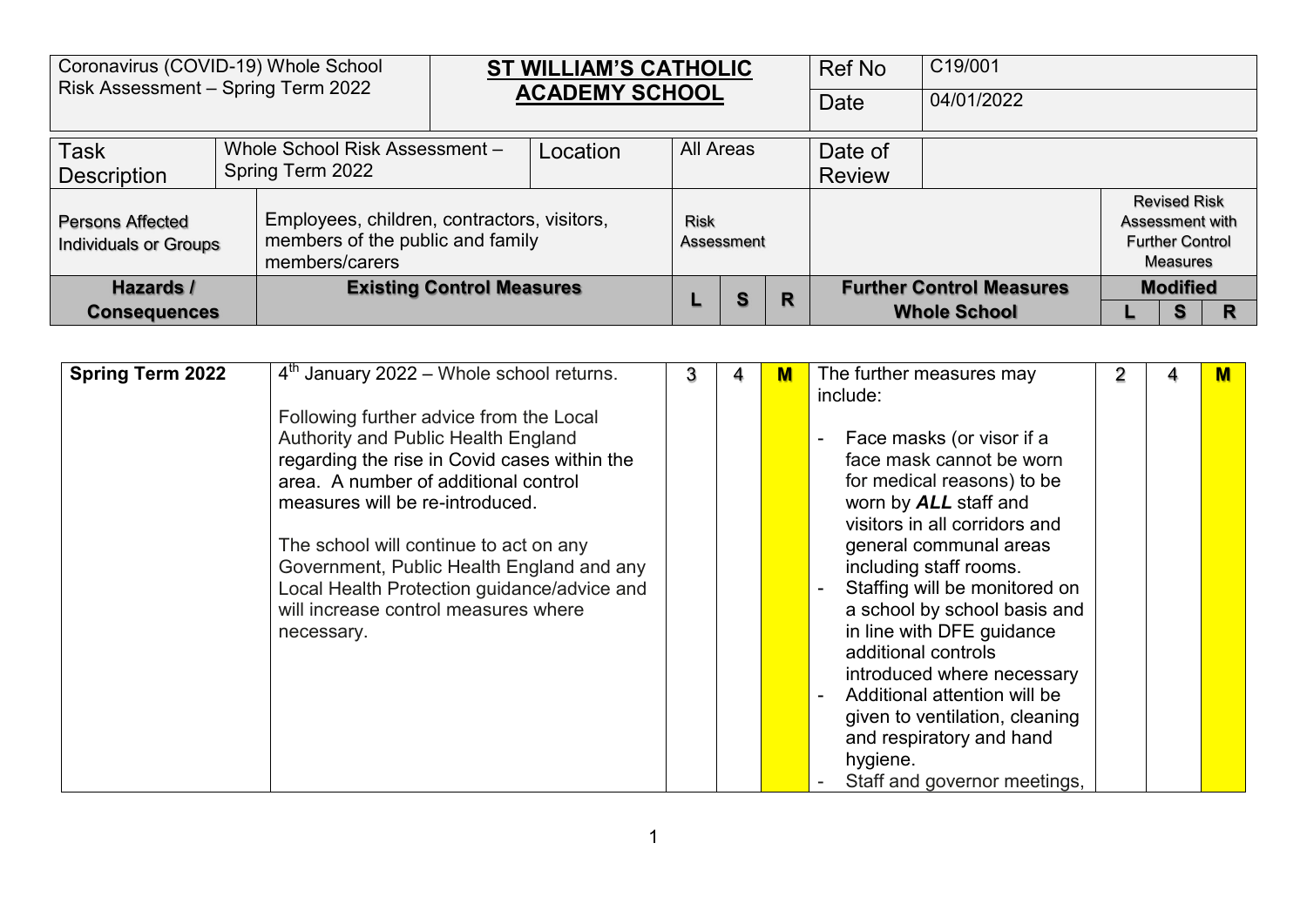| Coronavirus (COVID-19) Whole School<br>Risk Assessment - Spring Term 2022                                                                      |  |                                  | <b>ST WILLIAM'S CATHOLIC</b><br><b>ACADEMY SCHOOL</b> |          |           | Ref No     | C19/001 |                                 |            |                 |                                                                                     |  |
|------------------------------------------------------------------------------------------------------------------------------------------------|--|----------------------------------|-------------------------------------------------------|----------|-----------|------------|---------|---------------------------------|------------|-----------------|-------------------------------------------------------------------------------------|--|
|                                                                                                                                                |  |                                  |                                                       |          |           |            |         | Date                            | 04/01/2022 |                 |                                                                                     |  |
| <b>Task</b><br>Whole School Risk Assessment -<br>Spring Term 2022<br>Description                                                               |  |                                  |                                                       | Location | All Areas |            |         | Date of<br><b>Review</b>        |            |                 |                                                                                     |  |
| Employees, children, contractors, visitors,<br>Persons Affected<br>members of the public and family<br>Individuals or Groups<br>members/carers |  |                                  |                                                       |          | Risk      | Assessment |         |                                 |            |                 | <b>Revised Risk</b><br>Assessment with<br><b>Further Control</b><br><b>Measures</b> |  |
| Hazards /                                                                                                                                      |  | <b>Existing Control Measures</b> |                                                       |          | S         | R          |         | <b>Further Control Measures</b> |            | <b>Modified</b> |                                                                                     |  |
| <b>Consequences</b>                                                                                                                            |  |                                  |                                                       |          |           |            |         | <b>Whole School</b>             |            | s               |                                                                                     |  |

| where feasible to be carried<br>out virtually, rather than<br>face to face.<br>Limit visitors to the school<br>and consider carefully<br>whether events that bring<br>parents into the school can<br>be managed safely or should<br>return to online.<br>Careful consideration will be<br>given to the risk assessment<br>of all events to maximise the<br>use of control measures<br>which reduce the risk of<br>transmission.<br>$\blacksquare$ |
|---------------------------------------------------------------------------------------------------------------------------------------------------------------------------------------------------------------------------------------------------------------------------------------------------------------------------------------------------------------------------------------------------------------------------------------------------|
| From 14 December 2021,<br>adults who are fully                                                                                                                                                                                                                                                                                                                                                                                                    |
| vaccinated and all children<br>and young people aged<br>between 5 and 18 years and<br>6 months identified as a                                                                                                                                                                                                                                                                                                                                    |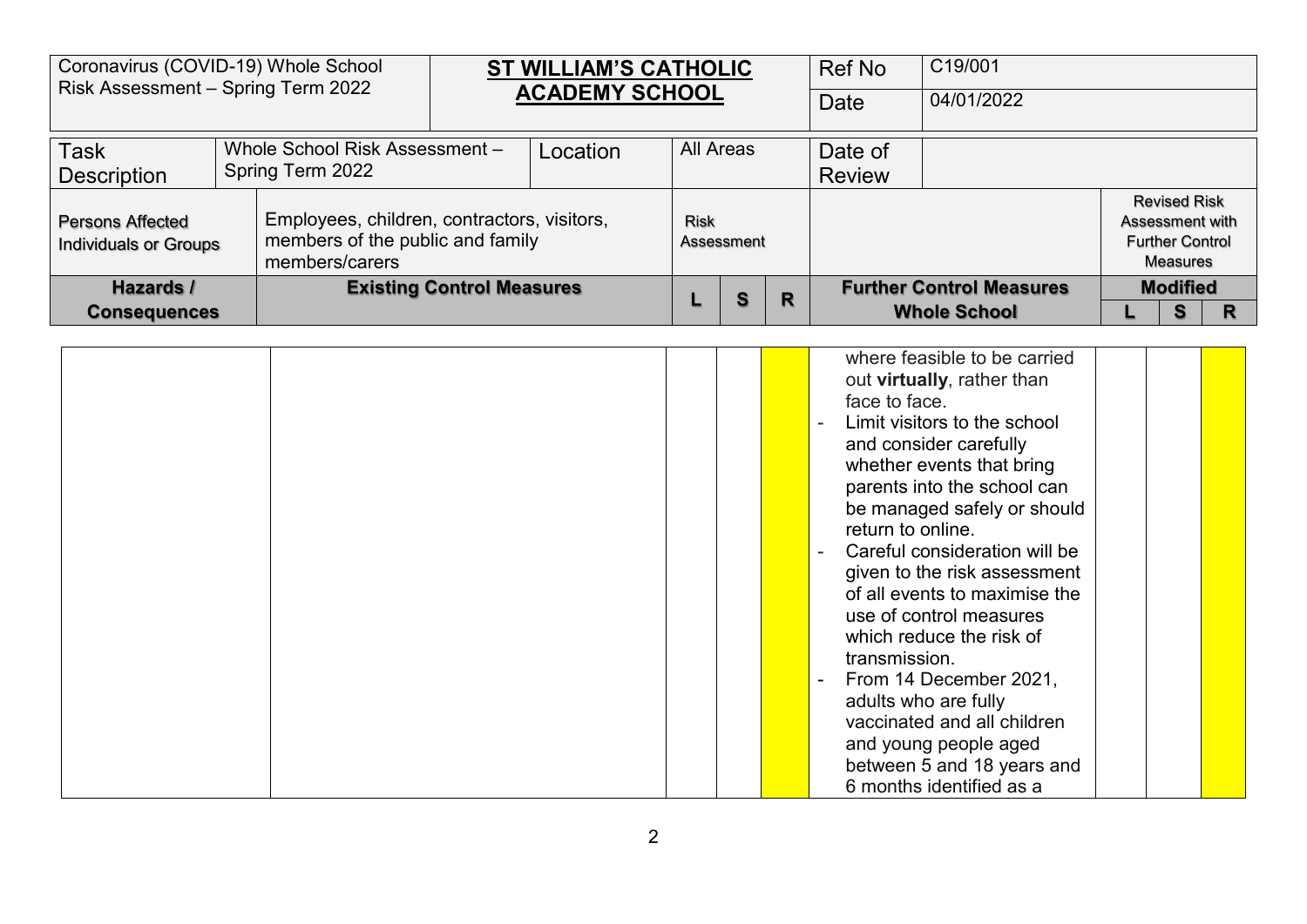|                                                                    | Coronavirus (COVID-19) Whole School<br>Risk Assessment - Spring Term 2022 |                                                                                 | <b>ST WILLIAM'S CATHOLIC</b><br><b>ACADEMY SCHOOL</b> |          |             |            | <b>Ref No</b> | C19/001             |                                 |                                                                              |  |
|--------------------------------------------------------------------|---------------------------------------------------------------------------|---------------------------------------------------------------------------------|-------------------------------------------------------|----------|-------------|------------|---------------|---------------------|---------------------------------|------------------------------------------------------------------------------|--|
|                                                                    |                                                                           |                                                                                 |                                                       |          |             |            |               | <b>Date</b>         | 04/01/2022                      |                                                                              |  |
| Whole School Risk Assessment -<br><b>Task</b>                      |                                                                           |                                                                                 |                                                       | Location | All Areas   |            |               | Date of             |                                 |                                                                              |  |
| Spring Term 2022<br><b>Description</b>                             |                                                                           |                                                                                 |                                                       |          |             |            |               | <b>Review</b>       |                                 |                                                                              |  |
| Persons Affected<br><b>Individuals or Groups</b><br>members/carers |                                                                           | Employees, children, contractors, visitors,<br>members of the public and family |                                                       |          | <b>Risk</b> | Assessment |               |                     |                                 | <b>Revised Risk</b><br>Assessment with<br><b>Further Control</b><br>Measures |  |
| Hazards /                                                          |                                                                           |                                                                                 | <b>Existing Control Measures</b>                      |          |             | S          | R             |                     | <b>Further Control Measures</b> | <b>Modified</b>                                                              |  |
| <b>Consequences</b>                                                |                                                                           |                                                                                 |                                                       |          |             |            |               | <b>Whole School</b> | S                               | R                                                                            |  |

|                                                                                 |                                                                                                                                                                                                                                                                                                                                           |   |   |   | contact of someone with<br>COVID-19 are strongly<br>advised to take a LFD test<br>every day for 7 days and<br>continue to attend their<br>setting as normal, unless<br>they have a positive test<br>result. |   |   |   |
|---------------------------------------------------------------------------------|-------------------------------------------------------------------------------------------------------------------------------------------------------------------------------------------------------------------------------------------------------------------------------------------------------------------------------------------|---|---|---|-------------------------------------------------------------------------------------------------------------------------------------------------------------------------------------------------------------|---|---|---|
| <b>Volunteers, CTTP,</b><br>those wanting to gain<br>experience for ITT<br>etc? | All volunteers, student placements etc. must<br>complete a full health and safety induction<br>including Covid.<br>All volunteers etc will be encouraged to obtain<br>LFD home test kits and swab themselves<br>twice weekly at home.<br>Volunteers will be encouraged to take part in<br>the national COVID 19 vaccination<br>programme. | 3 | 4 | M | The Trusts Volunteer Policy is<br>available on<br>Teams/BishopHogarthAllStaff<br>/Files/AllTrust Policies &<br><b>Documentation</b>                                                                         | 2 | 4 | M |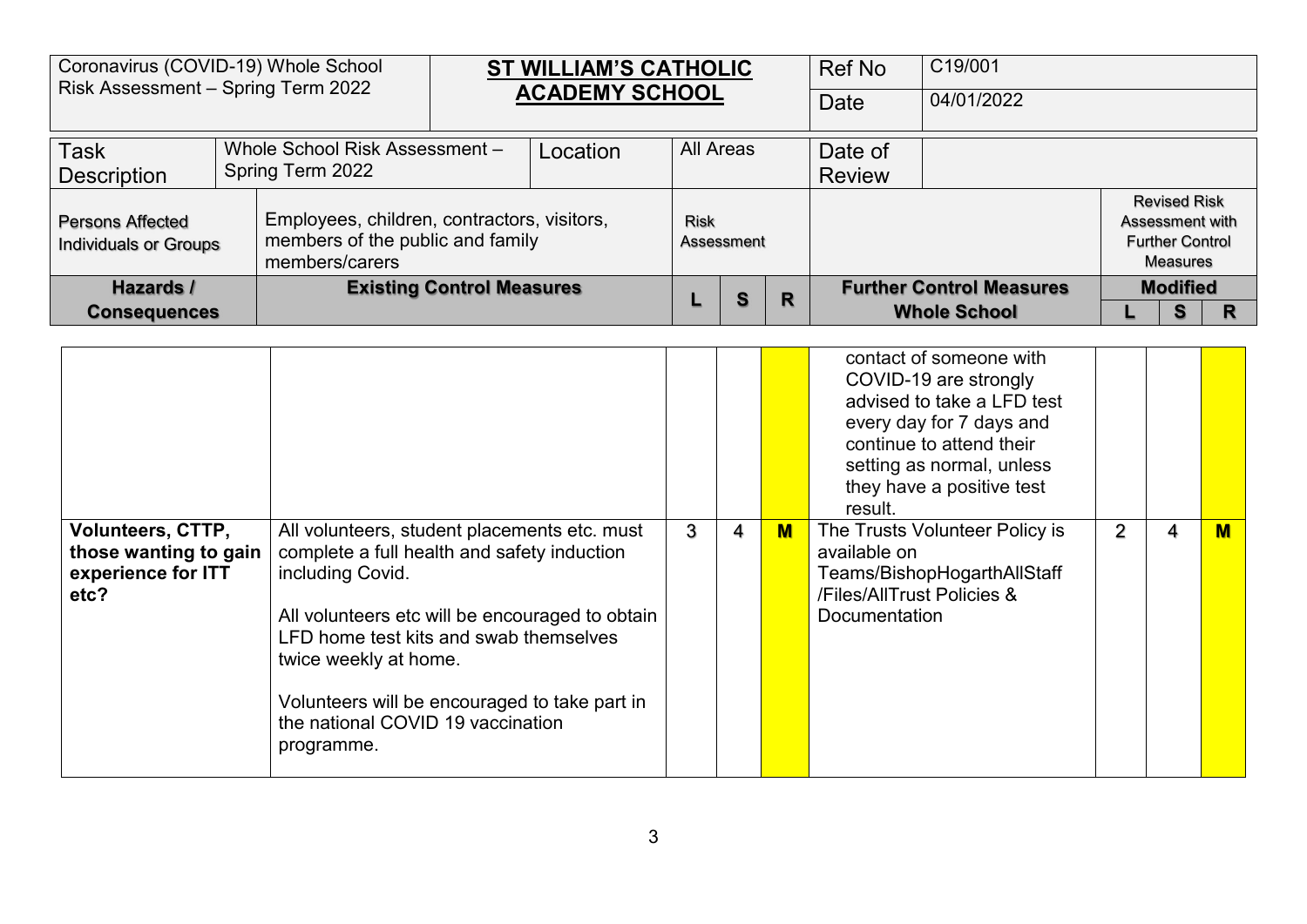| Coronavirus (COVID-19) Whole School<br>Risk Assessment - Spring Term 2022 |                                                                                                                                                                                    |                                                                                                                                                                                                                            |  | <b>ST WILLIAM'S CATHOLIC</b> |                |                           |                         | <b>Ref No</b>                                                        | C19/001                                                                                                                                                                                              |                |                                                                                     |                |
|---------------------------------------------------------------------------|------------------------------------------------------------------------------------------------------------------------------------------------------------------------------------|----------------------------------------------------------------------------------------------------------------------------------------------------------------------------------------------------------------------------|--|------------------------------|----------------|---------------------------|-------------------------|----------------------------------------------------------------------|------------------------------------------------------------------------------------------------------------------------------------------------------------------------------------------------------|----------------|-------------------------------------------------------------------------------------|----------------|
|                                                                           |                                                                                                                                                                                    |                                                                                                                                                                                                                            |  | <b>ACADEMY SCHOOL</b>        |                |                           |                         | Date                                                                 | 04/01/2022                                                                                                                                                                                           |                |                                                                                     |                |
| <b>Task</b><br><b>Description</b>                                         |                                                                                                                                                                                    | Whole School Risk Assessment -<br>Spring Term 2022                                                                                                                                                                         |  | Location                     |                | <b>All Areas</b>          |                         | Date of<br><b>Review</b>                                             |                                                                                                                                                                                                      |                |                                                                                     |                |
| <b>Persons Affected</b>                                                   | Employees, children, contractors, visitors,<br>members of the public and family<br><b>Individuals or Groups</b><br>members/carers<br>Hazards /<br><b>Existing Control Measures</b> |                                                                                                                                                                                                                            |  |                              |                | <b>Risk</b><br>Assessment |                         |                                                                      |                                                                                                                                                                                                      |                | <b>Revised Risk</b><br>Assessment with<br><b>Further Control</b><br><b>Measures</b> |                |
|                                                                           | <b>Consequences</b>                                                                                                                                                                |                                                                                                                                                                                                                            |  |                              |                | S                         | $\mathbf R$             |                                                                      | <b>Further Control Measures</b><br><b>Whole School</b>                                                                                                                                               |                | <b>Modified</b><br>S                                                                | $\mathsf{R}$   |
|                                                                           | <b>Visitors to premises:</b>                                                                                                                                                       |                                                                                                                                                                                                                            |  |                              |                |                           |                         |                                                                      |                                                                                                                                                                                                      |                |                                                                                     |                |
| <b>Including</b><br><b>Contractors and</b><br><b>Parents</b>              |                                                                                                                                                                                    | All visitors to be directed to wash their<br>hands/apply alcohol gel on their arrival to the<br>school site.<br>A visitor's risk assessment is in place and is<br>communicated with visitors prior to attending<br>school. |  |                              |                | 4                         | $\overline{\mathsf{M}}$ | mask cannot be worn for<br>Staff and pupils will be<br>in corridors. | Face masks (or visor if a face<br>medical reasons) to be worn<br>by ALL staff and visitors in all<br>corridors and general communal<br>areas including staff rooms.<br>discouraged from congregating | 2              | 4                                                                                   | M              |
| <b>Before/After School</b><br><b>Entry/Exit</b><br>Procedures.            | See Organisational plan for specific group<br>arrangements.<br>Each year group will continue to have a<br>dedicated entrance and outside space.                                    |                                                                                                                                                                                                                            |  |                              | $\overline{2}$ | 4                         | M                       | the school site).                                                    | All parents/guardians will be<br>encouraged (where possible) to<br>continue to wear face coverings<br>when dropping off and picking<br>up their children from school (on                             | $\overline{2}$ | 4                                                                                   | $\overline{M}$ |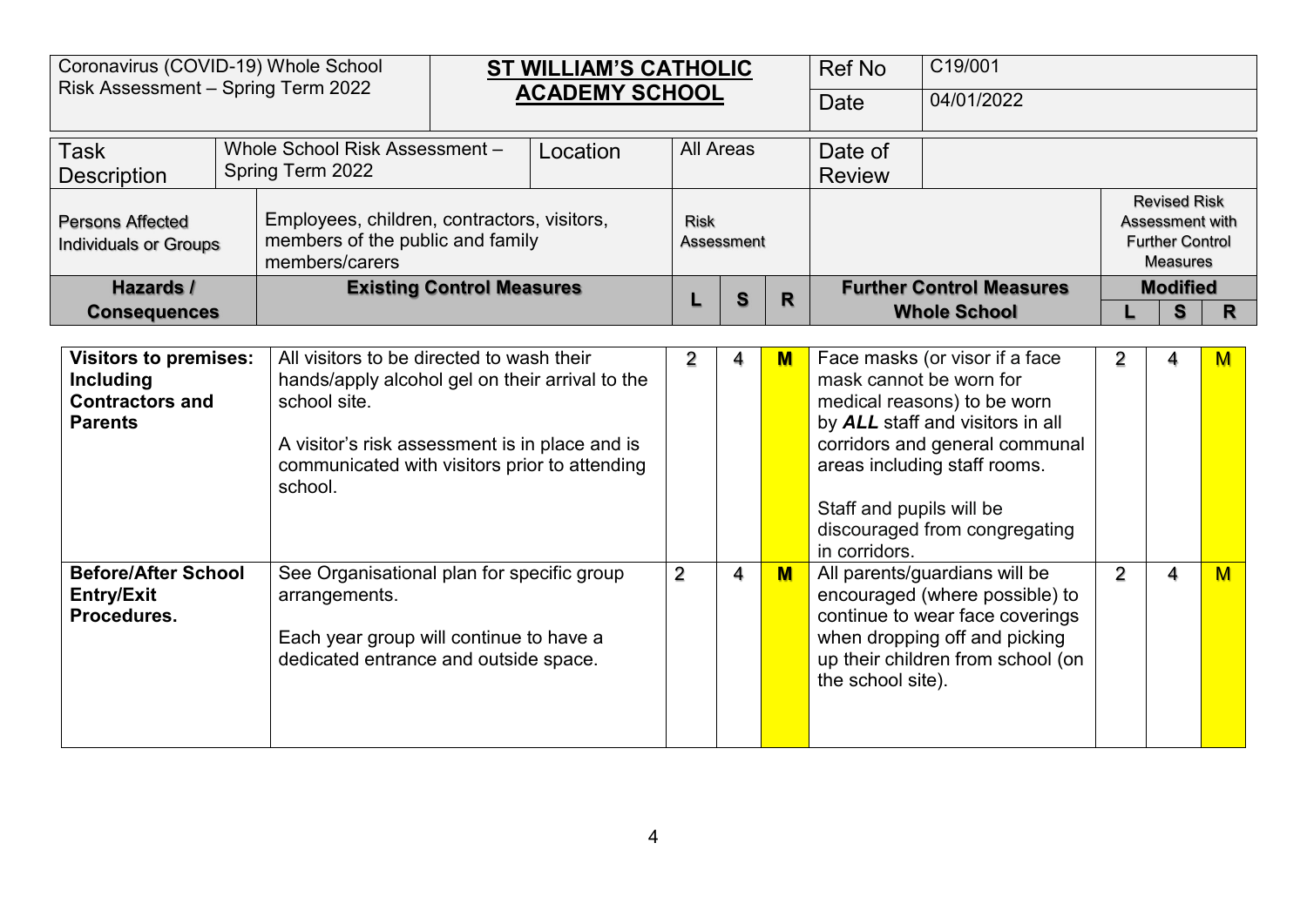|                                                                                        | Coronavirus (COVID-19) Whole School<br>Risk Assessment - Spring Term 2022                                                         |                                  | <b>ST WILLIAM'S CATHOLIC</b><br><b>ACADEMY SCHOOL</b> |          |             | Ref No     | C19/001 |                                                        |            |                      |                                                                                     |
|----------------------------------------------------------------------------------------|-----------------------------------------------------------------------------------------------------------------------------------|----------------------------------|-------------------------------------------------------|----------|-------------|------------|---------|--------------------------------------------------------|------------|----------------------|-------------------------------------------------------------------------------------|
|                                                                                        |                                                                                                                                   |                                  |                                                       |          |             |            |         | <b>Date</b>                                            | 04/01/2022 |                      |                                                                                     |
| Whole School Risk Assessment-<br><b>Task</b><br>Spring Term 2022<br><b>Description</b> |                                                                                                                                   |                                  |                                                       | Location | All Areas   |            |         | Date of<br><b>Review</b>                               |            |                      |                                                                                     |
| <b>Persons Affected</b>                                                                | Employees, children, contractors, visitors,<br>members of the public and family<br><b>Individuals or Groups</b><br>members/carers |                                  |                                                       |          | <b>Risk</b> | Assessment |         |                                                        |            |                      | <b>Revised Risk</b><br>Assessment with<br><b>Further Control</b><br><b>Measures</b> |
| Hazards /<br><b>Consequences</b>                                                       |                                                                                                                                   | <b>Existing Control Measures</b> |                                                       |          | S           | R          |         | <b>Further Control Measures</b><br><b>Whole School</b> |            | <b>Modified</b><br>R |                                                                                     |

| <b>Hands/Face/Space</b> | <b>检</b><br>HM Government                   | <b>NHS</b> | 2 | 4 | $\blacksquare$ | <b>Hands</b> - Washing your hands                                  | 2 | 4 | M |
|-------------------------|---------------------------------------------|------------|---|---|----------------|--------------------------------------------------------------------|---|---|---|
|                         |                                             |            |   |   |                | with soap and water for at least                                   |   |   |   |
|                         | <b>HANDS</b><br><b>SPACE</b><br><b>FACE</b> |            |   |   |                | 20 seconds, or using hand                                          |   |   |   |
|                         |                                             |            |   |   |                | sanitiser, regularly throughout<br>the day will reduce the risk of |   |   |   |
|                         |                                             |            |   |   |                | catching or passing on the virus.                                  |   |   |   |
|                         |                                             |            |   |   |                | <b>Face - Coronavirus is carried in</b>                            |   |   |   |
|                         |                                             |            |   |   |                | the air by tiny respiratory<br>droplets that carry the virus.      |   |   |   |
|                         |                                             |            |   |   |                | Face coverings reduce the                                          |   |   |   |
|                         |                                             |            |   |   |                | spread of these droplets,                                          |   |   |   |
|                         |                                             |            |   |   |                | meaning if you're carrying the                                     |   |   |   |
|                         |                                             |            |   |   |                | virus you're less likely to pass it                                |   |   |   |
|                         |                                             |            |   |   |                | on when you exhale. Find out<br>how to make your own face          |   |   |   |
|                         |                                             |            |   |   |                | covering on the gov.uk                                             |   |   |   |
|                         |                                             |            |   |   |                | website.                                                           |   |   |   |
|                         |                                             |            |   |   |                | <b>Space - Transmission of the</b>                                 |   |   |   |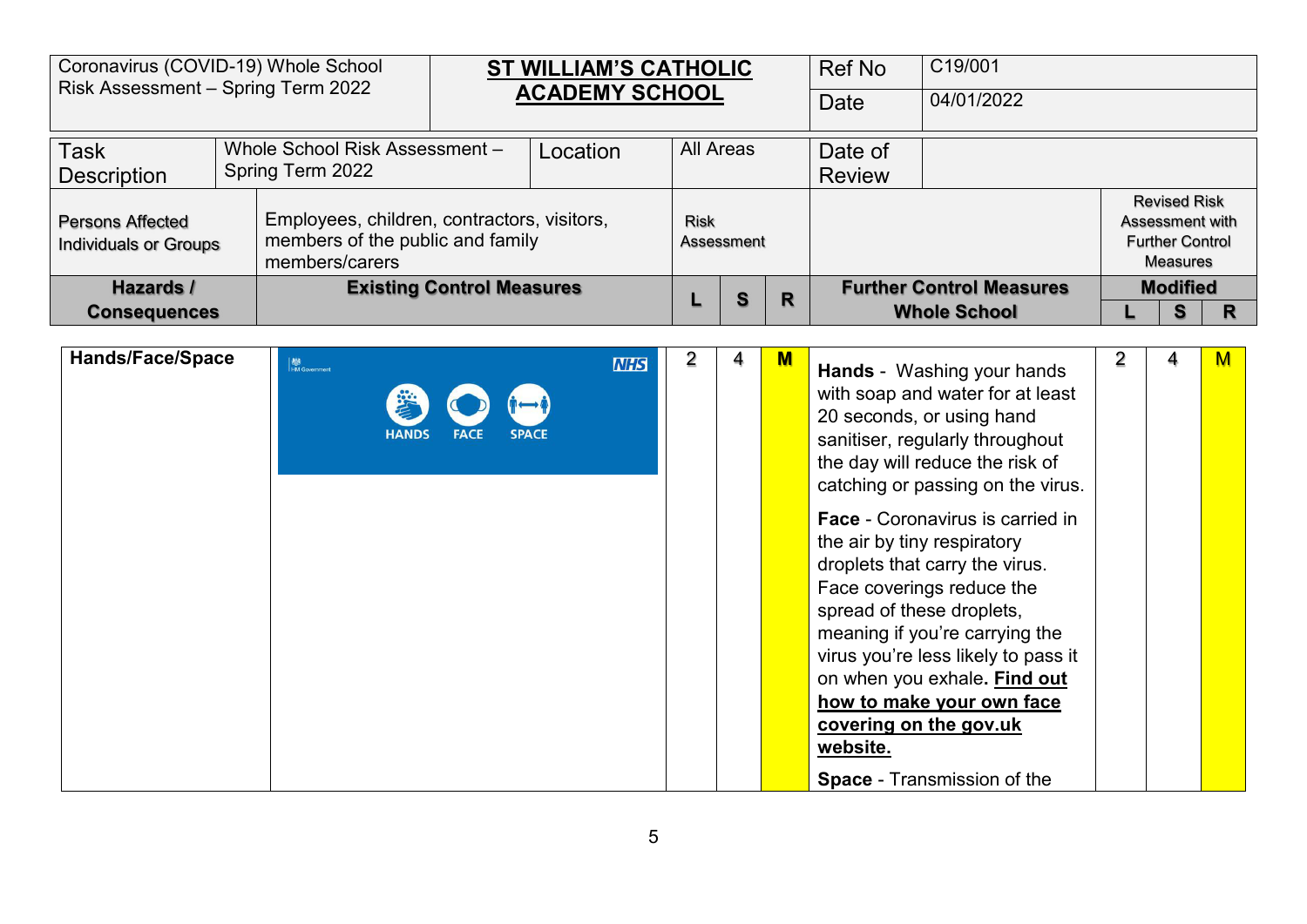|                                                  | Coronavirus (COVID-19) Whole School<br>Risk Assessment - Spring Term 2022 |                                                                                                   |  | <b>ST WILLIAM'S CATHOLIC</b><br><b>ACADEMY SCHOOL</b> |                  |            |  | Ref No                          | C19/001         |                                                                                     |  |
|--------------------------------------------------|---------------------------------------------------------------------------|---------------------------------------------------------------------------------------------------|--|-------------------------------------------------------|------------------|------------|--|---------------------------------|-----------------|-------------------------------------------------------------------------------------|--|
|                                                  |                                                                           |                                                                                                   |  |                                                       |                  |            |  | Date                            | 04/01/2022      |                                                                                     |  |
| <b>Task</b><br>Whole School Risk Assessment -    |                                                                           |                                                                                                   |  | Location                                              | <b>All Areas</b> |            |  | Date of                         |                 |                                                                                     |  |
| Spring Term 2022<br>Description                  |                                                                           |                                                                                                   |  |                                                       |                  |            |  | <b>Review</b>                   |                 |                                                                                     |  |
| Persons Affected<br><b>Individuals or Groups</b> |                                                                           | Employees, children, contractors, visitors,<br>members of the public and family<br>members/carers |  |                                                       | Risk             | Assessment |  |                                 |                 | <b>Revised Risk</b><br>Assessment with<br><b>Further Control</b><br><b>Measures</b> |  |
| Hazards /                                        |                                                                           | <b>Existing Control Measures</b>                                                                  |  |                                                       | S                | R          |  | <b>Further Control Measures</b> | <b>Modified</b> |                                                                                     |  |
| <b>Consequences</b>                              |                                                                           |                                                                                                   |  |                                                       |                  |            |  | <b>Whole School</b>             |                 |                                                                                     |  |

|             |                                                                                                                                                                                                                                                                              |   |   |     | virus is most likely to happen<br>within 2 metres. While keeping<br>this exact distance isn't always<br>possible, remaining mindful of<br>surroundings and continuing to<br>make space has a powerful<br>impact when it comes to<br>containing the spread. |   |   |   |
|-------------|------------------------------------------------------------------------------------------------------------------------------------------------------------------------------------------------------------------------------------------------------------------------------|---|---|-----|------------------------------------------------------------------------------------------------------------------------------------------------------------------------------------------------------------------------------------------------------------|---|---|---|
| Handwashing | Pupils taught how to wash their hands by staff<br>members. Pupils that need support to wash<br>their hands are supported by a member of<br>staff.                                                                                                                            | 2 | 4 | $M$ | All persons including staff,<br>parents/carers and visitors are<br>advised to sanitise hands on<br>arrival (sanitising station in<br>reception).                                                                                                           | 2 | 4 | M |
|             | Where need identified alcohol gel be made<br>available to staff and pupils.<br>Pupils are supervised throughout the school<br>day to wash their hands for 20 seconds by<br>staff members. Staff follow the guidance<br>provided.<br>Handwashing posters located in pupil and |   |   |     | Pupils and staff are advised to<br>wash hands and/or sanitise<br>throughout the day i.e. on<br>arrival, breaktimes, lunchtime<br>(before and after eating) and<br>when changing rooms etc.<br>Provisions and time has been                                 |   |   |   |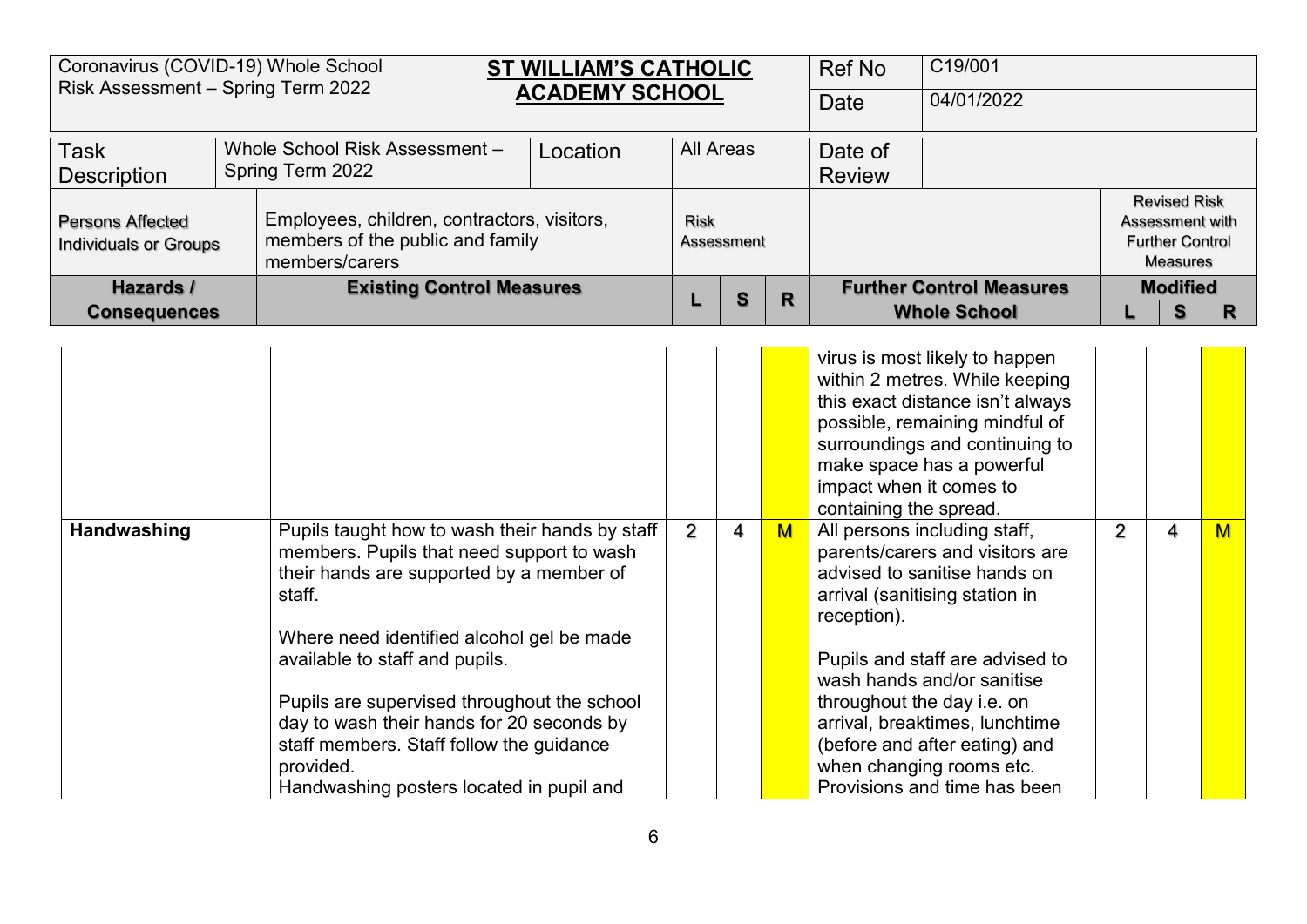|                                               | Coronavirus (COVID-19) Whole School<br>Risk Assessment - Spring Term 2022                                                         |  |  | <b>ST WILLIAM'S CATHOLIC</b> |                  |            |  | Ref No                          | C19/001    |                 |                                                                  |  |
|-----------------------------------------------|-----------------------------------------------------------------------------------------------------------------------------------|--|--|------------------------------|------------------|------------|--|---------------------------------|------------|-----------------|------------------------------------------------------------------|--|
|                                               |                                                                                                                                   |  |  | <b>ACADEMY SCHOOL</b>        |                  |            |  | Date                            | 04/01/2022 |                 |                                                                  |  |
| <b>Task</b><br>Whole School Risk Assessment - |                                                                                                                                   |  |  | Location                     | <b>All Areas</b> |            |  | Date of                         |            |                 |                                                                  |  |
| Spring Term 2022<br><b>Description</b>        |                                                                                                                                   |  |  |                              |                  |            |  | <b>Review</b>                   |            |                 |                                                                  |  |
| <b>Persons Affected</b>                       | Employees, children, contractors, visitors,<br>members of the public and family<br><b>Individuals or Groups</b><br>members/carers |  |  |                              | <b>Risk</b>      | Assessment |  |                                 |            | Assessment with | <b>Revised Risk</b><br><b>Further Control</b><br><b>Measures</b> |  |
| <b>Existing Control Measures</b><br>Hazards / |                                                                                                                                   |  |  |                              | S                | R          |  | <b>Further Control Measures</b> |            | <b>Modified</b> |                                                                  |  |
| <b>Consequences</b>                           |                                                                                                                                   |  |  |                              |                  |            |  | <b>Whole School</b>             |            | S               | R                                                                |  |

|                      | staff toilet areas and in the classroom areas.                                                                                                                                                           |  |   | allocated to facilitate all<br>necessary hand washing and/or |   |  |
|----------------------|----------------------------------------------------------------------------------------------------------------------------------------------------------------------------------------------------------|--|---|--------------------------------------------------------------|---|--|
|                      | Pupils and staff follow the 'Catch it, Bin it, Kill<br>it', guidance and avoid touching their faces,                                                                                                     |  |   | sanitising.                                                  |   |  |
|                      | noses etc. practice followed whilst at school.<br>Catch it, bin it, kill it posters located in pupil,                                                                                                    |  |   | Disposal facilities for wipes<br>available.                  |   |  |
|                      | staff toilet areas and around the school site.                                                                                                                                                           |  |   | <b>Ongoing Monitoring</b>                                    |   |  |
|                      | Pupils taught to cough and sneeze into their<br>elbow and away from the direction of other<br>pupils and staff.                                                                                          |  |   |                                                              |   |  |
|                      | Staff and Pupils are directed to wash their<br>hands before and at the end of the school<br>day, before and after eating and following<br>coughing and sneezing and where additional<br>need identified. |  |   |                                                              |   |  |
|                      | Pupils and Staff ensure that they thoroughly<br>dry their hands.                                                                                                                                         |  |   |                                                              |   |  |
| Catering/Lunchtimes/ | See organisational plan for specific timings.                                                                                                                                                            |  | M | School kitchens are fully                                    | 2 |  |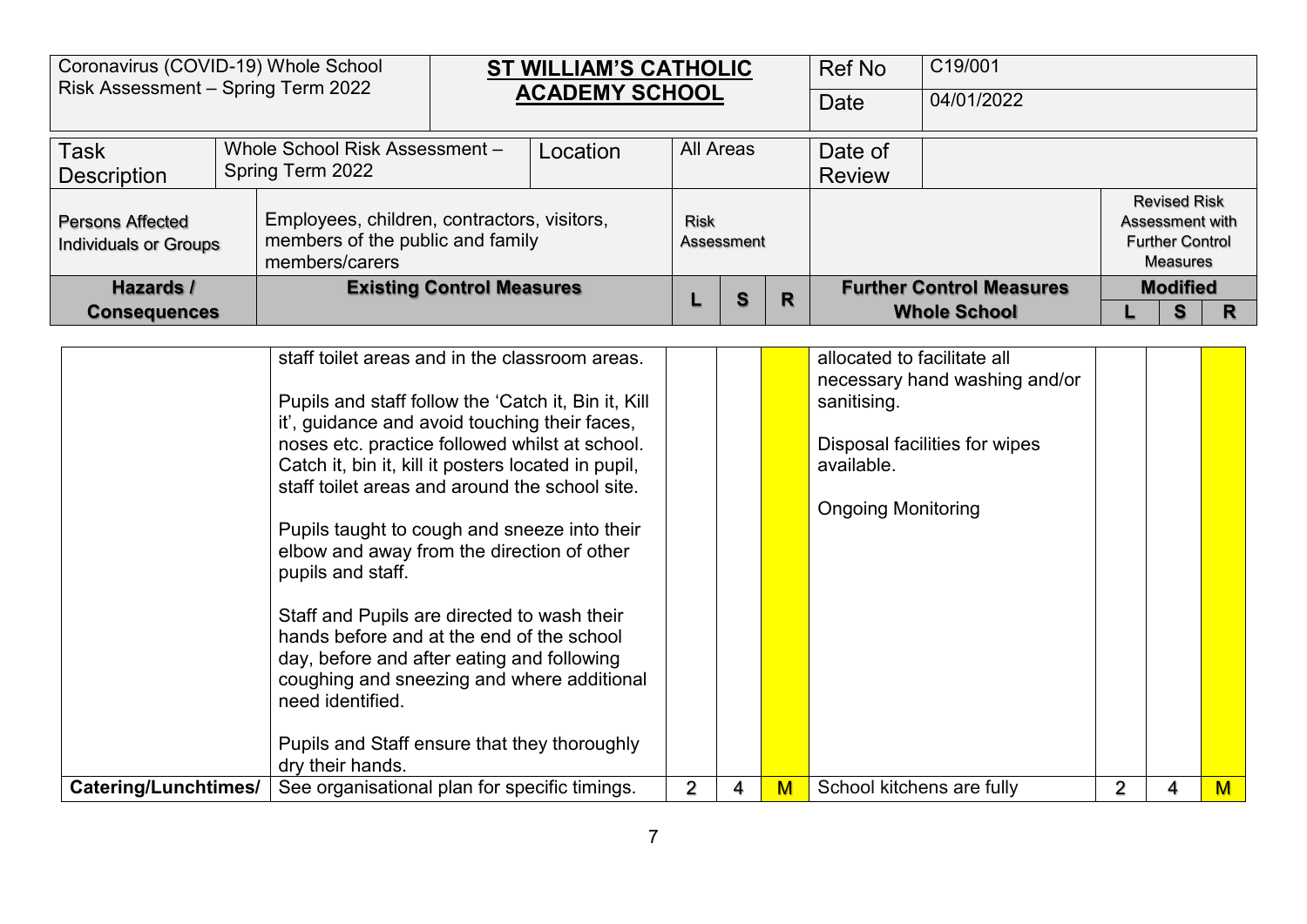| Coronavirus (COVID-19) Whole School<br>Risk Assessment - Spring Term 2022 |                  |                                                                                                   |                                  | ST WILLIAM'S CATHOLIC |             |            |   | <b>Ref No</b> | C19/001                         |                                                                                     |  |
|---------------------------------------------------------------------------|------------------|---------------------------------------------------------------------------------------------------|----------------------------------|-----------------------|-------------|------------|---|---------------|---------------------------------|-------------------------------------------------------------------------------------|--|
|                                                                           |                  |                                                                                                   |                                  | <b>ACADEMY SCHOOL</b> |             |            |   | Date          | 04/01/2022                      |                                                                                     |  |
| <b>Task</b>                                                               |                  | Whole School Risk Assessment -                                                                    |                                  | Location              | All Areas   |            |   | Date of       |                                 |                                                                                     |  |
| <b>Description</b>                                                        | Spring Term 2022 |                                                                                                   |                                  |                       |             |            |   | <b>Review</b> |                                 |                                                                                     |  |
| <b>Persons Affected</b><br><b>Individuals or Groups</b>                   |                  | Employees, children, contractors, visitors,<br>members of the public and family<br>members/carers |                                  |                       | <b>Risk</b> | Assessment |   |               |                                 | <b>Revised Risk</b><br>Assessment with<br><b>Further Control</b><br><b>Measures</b> |  |
| Hazards /                                                                 |                  |                                                                                                   | <b>Existing Control Measures</b> |                       |             | S          | R |               | <b>Further Control Measures</b> | <b>Modified</b>                                                                     |  |
| <b>Consequences</b>                                                       |                  |                                                                                                   |                                  |                       |             |            |   |               | <b>Whole School</b>             | S                                                                                   |  |

| <b>Playtimes</b>  | Cleaning will take place between year groups.<br>Each year group will continue to have a<br>dedicated outside space.<br>All windows in the hall will be open to ensure<br>ventilation.                                                                                                                                                                                                                                                                                                     |                |   |   | operational but must comply<br>with the "Guidance for food<br>businesses on Coronavirus<br>(COVID 19)".<br>Catering staff may choose to<br>wear a visor when preparing<br>food or working in the kitchen.                     |                |   |   |
|-------------------|--------------------------------------------------------------------------------------------------------------------------------------------------------------------------------------------------------------------------------------------------------------------------------------------------------------------------------------------------------------------------------------------------------------------------------------------------------------------------------------------|----------------|---|---|-------------------------------------------------------------------------------------------------------------------------------------------------------------------------------------------------------------------------------|----------------|---|---|
| <b>Classrooms</b> | See Organisational plan for specific group<br>arrangements.<br>To prevent infection spread on handles and<br>for air flow, where possible, classroom doors<br>and windows should be kept open.<br>Soap, hand wash, tissues and other related<br>products will be available in all teaching<br>areas. Lidded bins with hazards bags will be<br>provided in all classrooms for disposal of<br>tissues and paper towels. Other bins will be<br>provided in all classrooms for any other waste | $\overline{2}$ | 4 | M | Staff and children will be actively<br>sanitising their areas throughout<br>the day and predominantly at<br>the beginning and end of the<br>day.<br>Provisions for regular spot<br>cleaning are located in each<br>classroom. | $\overline{2}$ | 4 | M |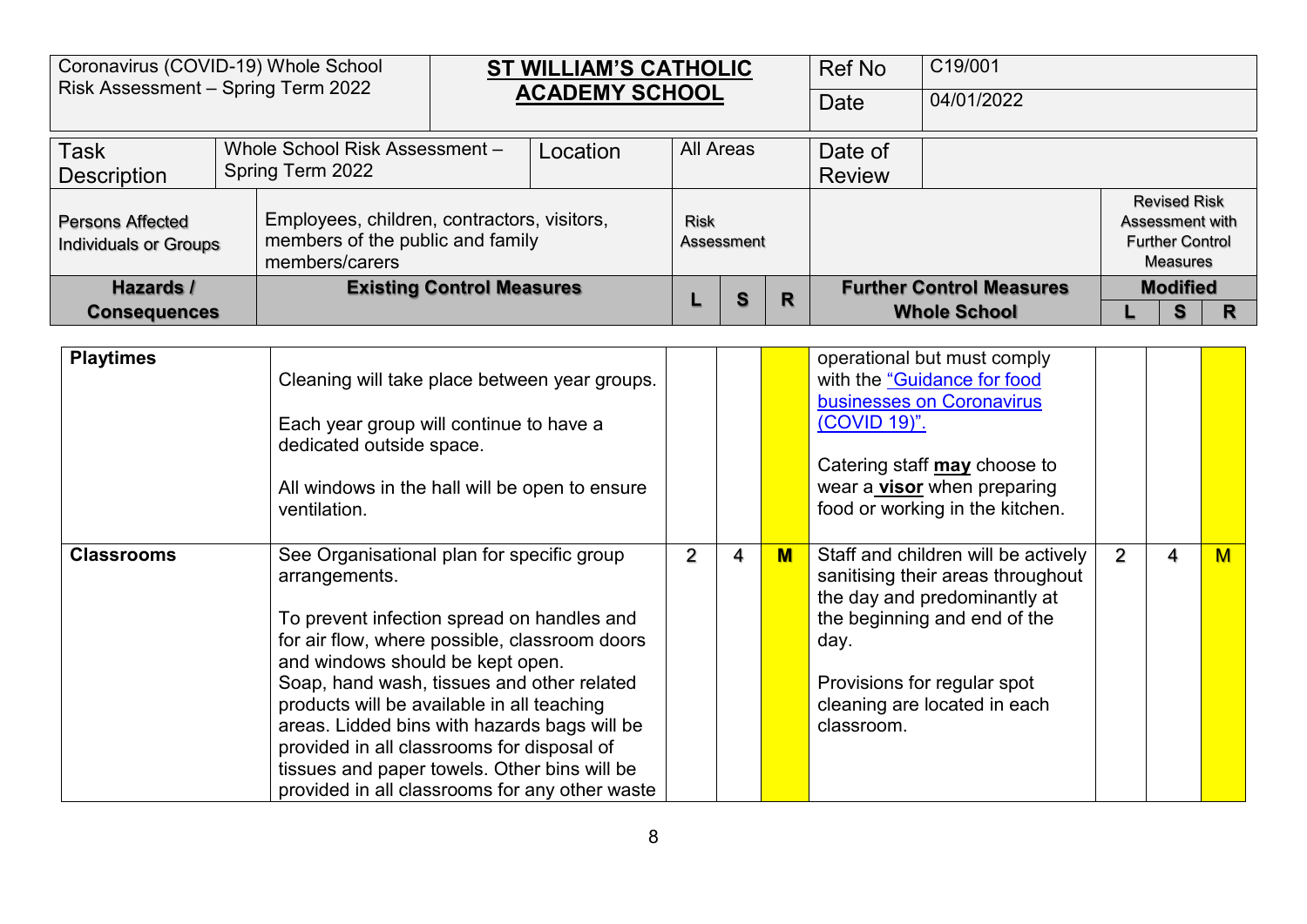| Coronavirus (COVID-19) Whole School<br>Risk Assessment - Spring Term 2022 |                  |                                                                                                   | <b>ST WILLIAM'S CATHOLIC</b> |                  |            |  | Ref No                          | C19/001             |                 |                                                           |  |
|---------------------------------------------------------------------------|------------------|---------------------------------------------------------------------------------------------------|------------------------------|------------------|------------|--|---------------------------------|---------------------|-----------------|-----------------------------------------------------------|--|
|                                                                           |                  |                                                                                                   | <b>ACADEMY SCHOOL</b>        |                  |            |  | Date                            | 04/01/2022          |                 |                                                           |  |
| <b>Task</b>                                                               |                  | Whole School Risk Assessment -                                                                    | Location                     | <b>All Areas</b> |            |  | Date of                         |                     |                 |                                                           |  |
| <b>Description</b>                                                        | Spring Term 2022 |                                                                                                   |                              |                  |            |  | <b>Review</b>                   |                     |                 |                                                           |  |
| <b>Persons Affected</b><br><b>Individuals or Groups</b>                   |                  | Employees, children, contractors, visitors,<br>members of the public and family<br>members/carers |                              | <b>Risk</b>      | Assessment |  |                                 |                     | Assessment with | <b>Revised Risk</b><br><b>Further Control</b><br>Measures |  |
| <b>Existing Control Measures</b><br>Hazards /                             |                  |                                                                                                   |                              | S                | R          |  | <b>Further Control Measures</b> |                     | <b>Modified</b> |                                                           |  |
| <b>Consequences</b>                                                       |                  |                                                                                                   |                              |                  |            |  |                                 | <b>Whole School</b> |                 |                                                           |  |

| <b>Resources/Pupil</b><br><b>Supplies</b> | Individual children's equipment will be<br>minimal and kept where possible at their<br>table.<br>Pupils will be encouraged not to share<br>resources                                                              | 2 | 4              | M  | Children encouraged to wash<br>hands / use hand gel before<br>lessons and after each lesson.                                                  | 4 |  |
|-------------------------------------------|-------------------------------------------------------------------------------------------------------------------------------------------------------------------------------------------------------------------|---|----------------|----|-----------------------------------------------------------------------------------------------------------------------------------------------|---|--|
| <b>Facilities and</b><br><b>Premises</b>  | Complete all usual pre-term opening checks.                                                                                                                                                                       |   | 4              | L. | Site Team to ensure all PPM<br>(planned preventative<br>maintenance) is scheduled and<br>carried out.                                         | 4 |  |
| <b>Ventilation</b>                        | Good ventilation with fresh air is essential at<br>all times in classrooms and particularly during<br>this period. Refer to the system of controls for<br>guidance on keeping occupied spaces well<br>ventilated. | 3 | $\overline{4}$ | M  | All the school's mechanical<br>ventilation systems are serviced<br>and maintained in accordance<br>with the manufacturers<br>recommendations. | 4 |  |
|                                           | The school now have access to ?? Co2<br>monitors. They will be used in areas of the<br>school where ventilation is most restricted.                                                                               |   |                |    | All areas of the school must be<br>kept well ventilated. It is the<br>individual's responsibility to                                          |   |  |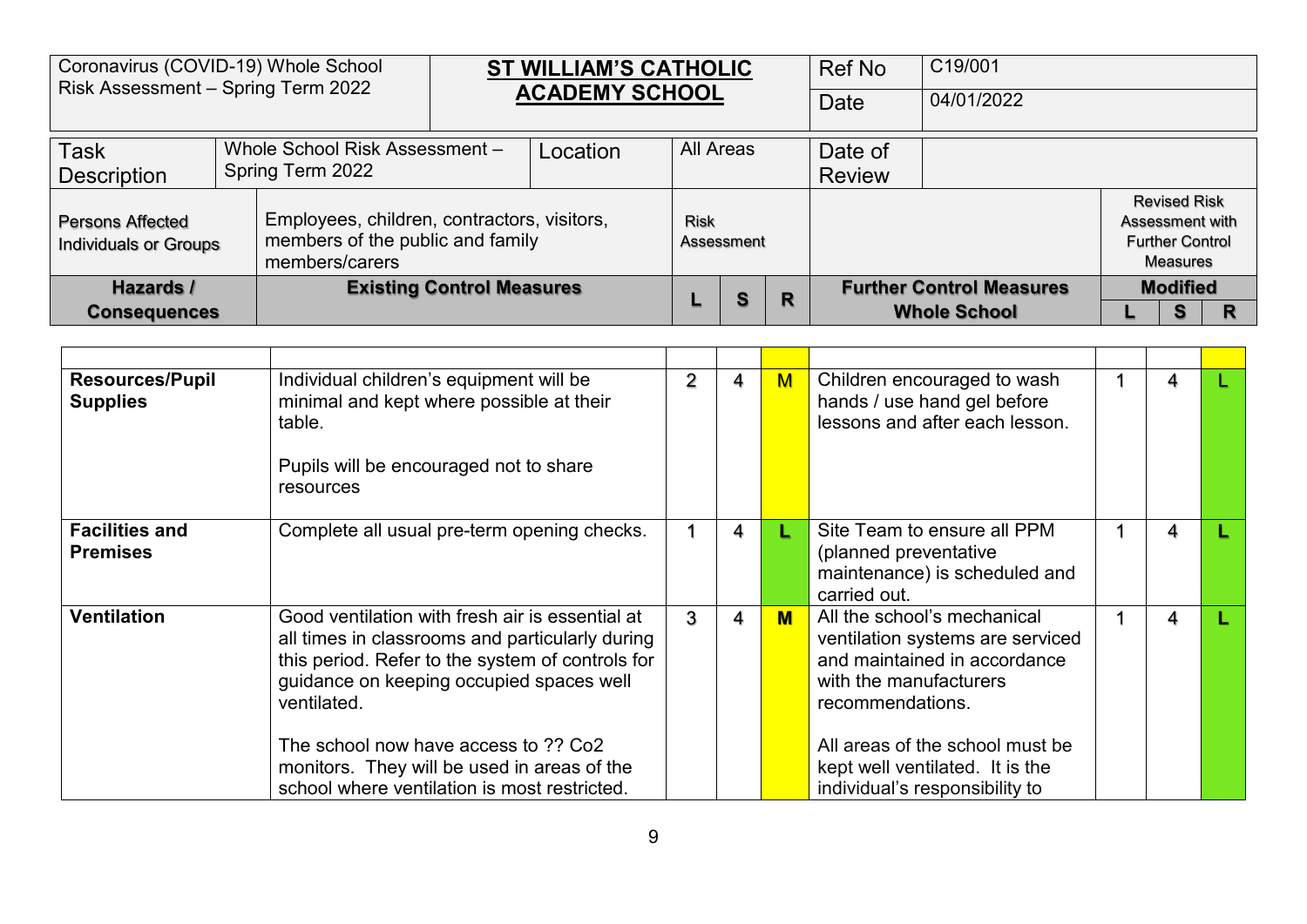| Risk Assessment - Spring Term 2022                      | Coronavirus (COVID-19) Whole School                                                               |                                  | <b>ST WILLIAM'S CATHOLIC</b> |             |            |   | Ref No        | C19/001                         |  |                                                                              |  |  |
|---------------------------------------------------------|---------------------------------------------------------------------------------------------------|----------------------------------|------------------------------|-------------|------------|---|---------------|---------------------------------|--|------------------------------------------------------------------------------|--|--|
|                                                         |                                                                                                   |                                  | <b>ACADEMY SCHOOL</b>        |             |            |   | Date          | 04/01/2022                      |  |                                                                              |  |  |
| <b>Task</b>                                             | Whole School Risk Assessment -                                                                    |                                  | Location                     | All Areas   |            |   | Date of       |                                 |  |                                                                              |  |  |
| <b>Description</b>                                      | Spring Term 2022                                                                                  |                                  |                              |             |            |   | <b>Review</b> |                                 |  |                                                                              |  |  |
| <b>Persons Affected</b><br><b>Individuals or Groups</b> | Employees, children, contractors, visitors,<br>members of the public and family<br>members/carers |                                  |                              | <b>Risk</b> | Assessment |   |               |                                 |  | <b>Revised Risk</b><br>Assessment with<br><b>Further Control</b><br>Measures |  |  |
| Hazards /                                               |                                                                                                   | <b>Existing Control Measures</b> |                              |             | S          | R |               | <b>Further Control Measures</b> |  | <b>Modified</b>                                                              |  |  |
| <b>Consequences</b>                                     |                                                                                                   |                                  |                              |             |            |   |               | <b>Whole School</b>             |  | S                                                                            |  |  |

|                                              | Monitoring will be carried out and recorded<br>daily so decisions can be made regarding<br>ventilation i.e., windows open/closed.<br>Where there are positive Covid cases or an<br>outbreak, Co2 monitors can be monitored to<br>track air quality. |   |   |     | ensure that the windows and<br>doors (where appropriate) are<br>fully opened within their office,<br>classroom etc.<br>Results from Co2 monitors will<br>be used as the basis of SLT<br>discussions regarding increased<br>ventilation and ways to improve<br>air quality if required. |   |  |
|----------------------------------------------|-----------------------------------------------------------------------------------------------------------------------------------------------------------------------------------------------------------------------------------------------------|---|---|-----|----------------------------------------------------------------------------------------------------------------------------------------------------------------------------------------------------------------------------------------------------------------------------------------|---|--|
| <b>Extra-curricular</b><br><b>Activities</b> | All extra-curricular activities can resume from<br>the 1 <sup>st of</sup> September 2021.                                                                                                                                                           | 2 | 4 | $M$ | A review of all extra-curricular<br>activities (other than essential<br>wrap around care) will be<br>undertaken in line with<br>Government Guidelines and PH<br>advice.                                                                                                                | 4 |  |
| <b>Educational Visits</b>                    | From the 1 <sup>st of</sup> September 2021 all<br>educational visits including international visits                                                                                                                                                 | 2 | 4 | $M$ | The school will consider whether<br>to go ahead with planned<br>international educational visits in                                                                                                                                                                                    | 4 |  |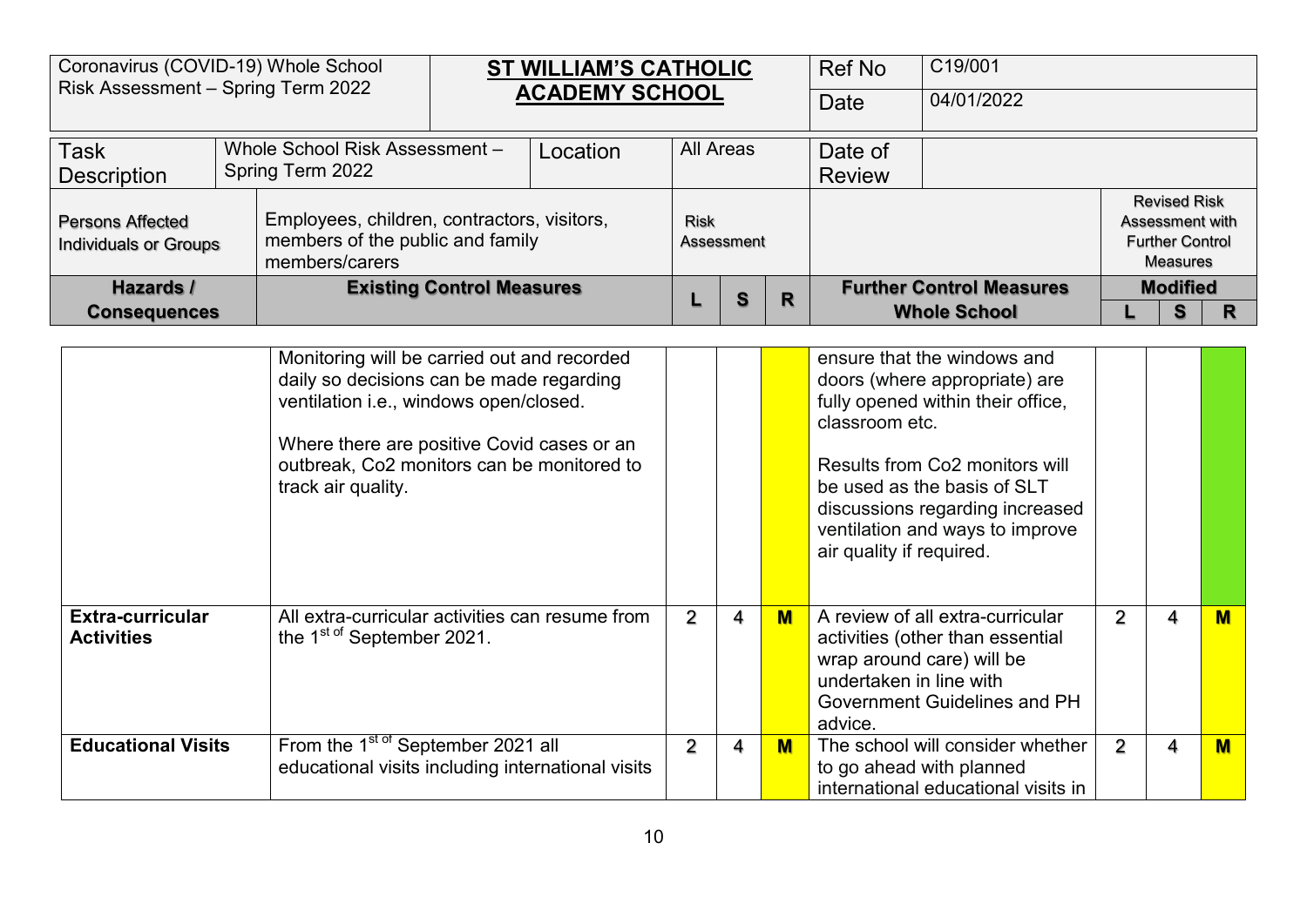| Coronavirus (COVID-19) Whole School<br>Risk Assessment - Spring Term 2022 |                  |                                                                                                   |                                  | <b>ST WILLIAM'S CATHOLIC</b> |             |            |   | Ref No        | C19/001                         |                                                                                     |  |
|---------------------------------------------------------------------------|------------------|---------------------------------------------------------------------------------------------------|----------------------------------|------------------------------|-------------|------------|---|---------------|---------------------------------|-------------------------------------------------------------------------------------|--|
|                                                                           |                  |                                                                                                   |                                  | <b>ACADEMY SCHOOL</b>        |             |            |   | Date          | 04/01/2022                      |                                                                                     |  |
| <b>Task</b>                                                               |                  | Whole School Risk Assessment -                                                                    |                                  | Location                     | All Areas   |            |   | Date of       |                                 |                                                                                     |  |
| <b>Description</b>                                                        | Spring Term 2022 |                                                                                                   |                                  |                              |             |            |   | <b>Review</b> |                                 |                                                                                     |  |
| <b>Persons Affected</b><br><b>Individuals or Groups</b>                   |                  | Employees, children, contractors, visitors,<br>members of the public and family<br>members/carers |                                  |                              | <b>Risk</b> | Assessment |   |               |                                 | <b>Revised Risk</b><br>Assessment with<br><b>Further Control</b><br><b>Measures</b> |  |
| Hazards /                                                                 |                  |                                                                                                   | <b>Existing Control Measures</b> |                              |             | S          | R |               | <b>Further Control Measures</b> | <b>Modified</b>                                                                     |  |
| <b>Consequences</b>                                                       |                  |                                                                                                   |                                  |                              |             |            |   |               | <b>Whole School</b>             | R                                                                                   |  |

|                    | can resume.<br>You should be aware that the travel list (and<br>broader international travel policy) is subject<br>to change and green list countries may be<br>moved into amber or red. The travel lists may<br>change during a visit and you must comply<br>with international travel legislation and should<br>have contingency plans in place to account<br>for these changes. |                |   |     | line with Government<br>Guidelines.                                                                    |   |   |   |
|--------------------|------------------------------------------------------------------------------------------------------------------------------------------------------------------------------------------------------------------------------------------------------------------------------------------------------------------------------------------------------------------------------------|----------------|---|-----|--------------------------------------------------------------------------------------------------------|---|---|---|
| Lettings           | From the 1 <sup>st of</sup> September 2021 all lettings,<br>includes sporting fixtures can resume.<br>Due diligence is carried out to ensure the<br>necessary insurance and risk assessments<br>are in place for all letting hirers.                                                                                                                                               | $\overline{2}$ | 4 | M   | A review of all lettings will be<br>undertaken in line with<br>Government Guidelines and PH<br>advice. | 2 | 4 | м |
| <b>Home Visits</b> | A home visits risk assessment is in place and<br>is communicated with all parties prior to<br>attending the visit.                                                                                                                                                                                                                                                                 | 2              | 4 | $M$ | Where possible face to face<br>visits should be replaced with<br>video conferencing.                   |   | 4 | M |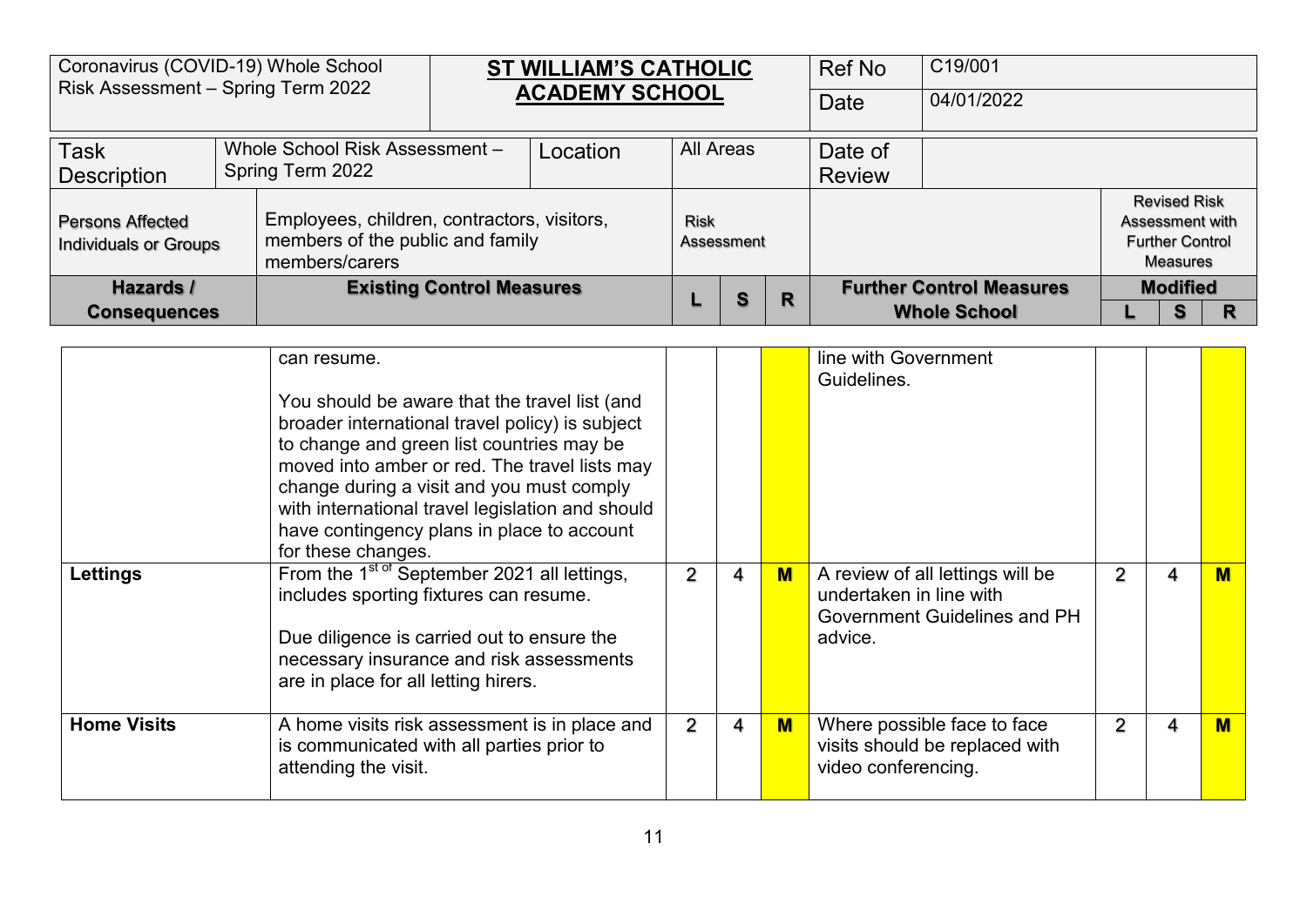| Coronavirus (COVID-19) Whole School<br>Risk Assessment - Spring Term 2022 |                  |                                                                                                   | <b>ST WILLIAM'S CATHOLIC</b> |                  |            |  | Ref No                          | C19/001             |                 |                                                           |  |
|---------------------------------------------------------------------------|------------------|---------------------------------------------------------------------------------------------------|------------------------------|------------------|------------|--|---------------------------------|---------------------|-----------------|-----------------------------------------------------------|--|
|                                                                           |                  |                                                                                                   | <b>ACADEMY SCHOOL</b>        |                  |            |  | Date                            | 04/01/2022          |                 |                                                           |  |
| <b>Task</b>                                                               |                  | Whole School Risk Assessment -                                                                    | Location                     | <b>All Areas</b> |            |  | Date of                         |                     |                 |                                                           |  |
| <b>Description</b>                                                        | Spring Term 2022 |                                                                                                   |                              |                  |            |  | <b>Review</b>                   |                     |                 |                                                           |  |
| <b>Persons Affected</b><br><b>Individuals or Groups</b>                   |                  | Employees, children, contractors, visitors,<br>members of the public and family<br>members/carers |                              | <b>Risk</b>      | Assessment |  |                                 |                     | Assessment with | <b>Revised Risk</b><br><b>Further Control</b><br>Measures |  |
| <b>Existing Control Measures</b><br>Hazards /                             |                  |                                                                                                   |                              | S                | R          |  | <b>Further Control Measures</b> |                     | <b>Modified</b> |                                                           |  |
| <b>Consequences</b>                                                       |                  |                                                                                                   |                              |                  |            |  |                                 | <b>Whole School</b> |                 |                                                           |  |

| <b>Deliveries</b>                           | Advise all delivery drivers that no goods or<br>food should be physically handed over.<br>Decide on a location as a set drop-off point<br>agreed in advance.                                                                                              |                | 4 |              | Only essential items are ordered<br>for delivery. Any member of<br>staff accepting any deliveries to<br>must wash or sanitise their<br>hands before and after.                                    |   | 4 |   |
|---------------------------------------------|-----------------------------------------------------------------------------------------------------------------------------------------------------------------------------------------------------------------------------------------------------------|----------------|---|--------------|---------------------------------------------------------------------------------------------------------------------------------------------------------------------------------------------------|---|---|---|
|                                             |                                                                                                                                                                                                                                                           |                |   |              | Items wiped down before being<br>stored or passed on                                                                                                                                              |   |   |   |
| <b>Offices/Meetings</b><br>rooms/Staff Room | Encourage increased natural ventilation in<br>smaller offices.<br>Staff should leave their desks as clear as<br>possible so that it can be easily cleaned.<br>Waste bins to have lids on for any discarded<br>tissues etc, should be lined with a bag for | 2              | 4 | M            | Clean down tables after you<br>have finished and remove all<br>uneaten food and drink and<br>dispose of in bin or rubbish bag.<br>Hand gel is available throughout<br>the building for staff use. |   | 4 | M |
|                                             | easy removal and should be operated by foot.                                                                                                                                                                                                              |                |   |              |                                                                                                                                                                                                   |   |   |   |
| <b>Cleaning</b>                             | PPE will be worn by all cleaning staff<br>(disposable gloves and aprons).                                                                                                                                                                                 | $\overline{2}$ | 4 | $\mathbf{M}$ | NTH NHS will carry out termly<br>cleaning audits and training<br>where necessary.                                                                                                                 | 2 | 4 | M |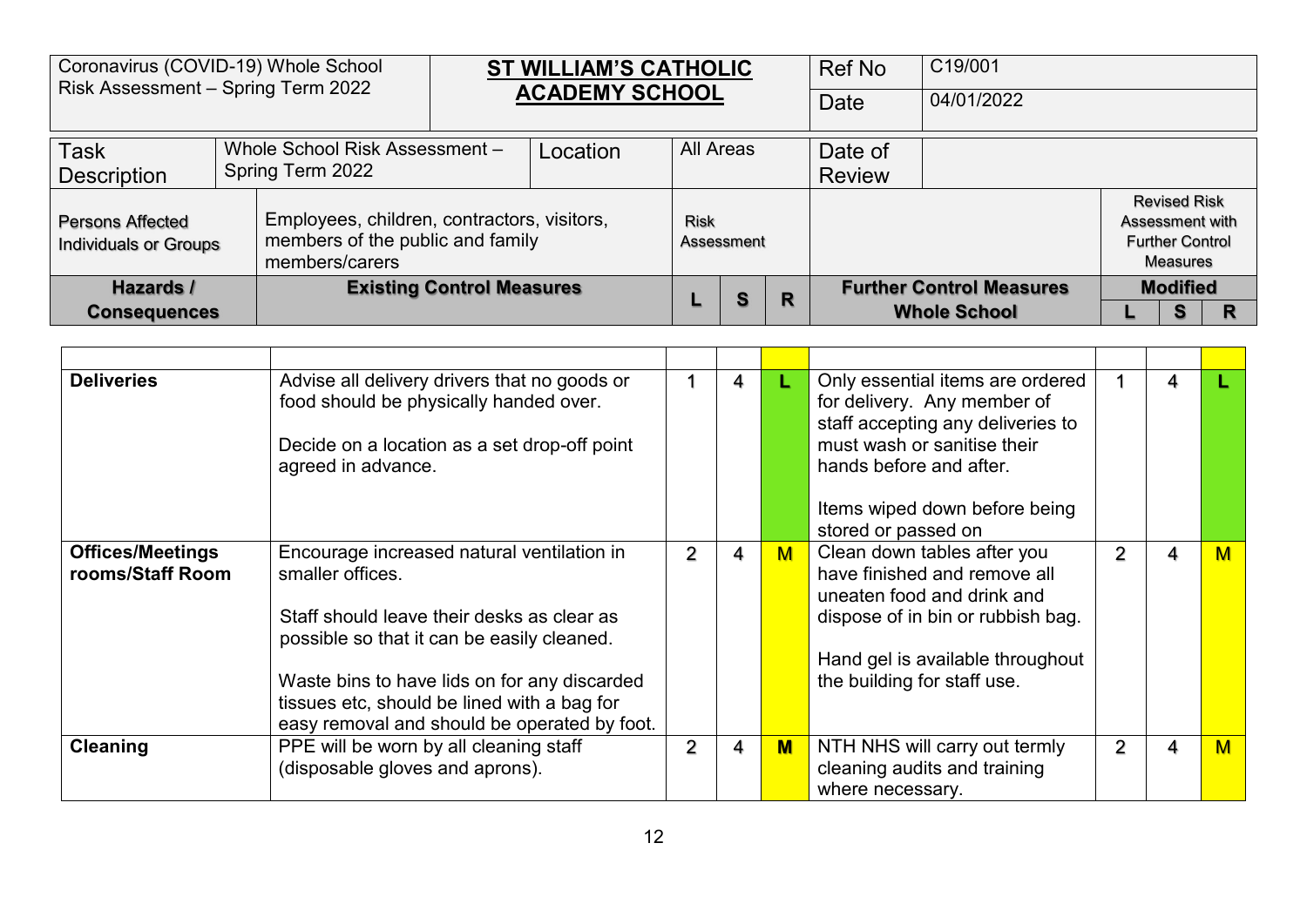| Coronavirus (COVID-19) Whole School<br>Risk Assessment - Spring Term 2022 |  |                                                                                                   |                                  | <b>ST WILLIAM'S CATHOLIC</b> |                  |            |   | <b>Ref No</b> | C19/001                         |                                                                                     |   |
|---------------------------------------------------------------------------|--|---------------------------------------------------------------------------------------------------|----------------------------------|------------------------------|------------------|------------|---|---------------|---------------------------------|-------------------------------------------------------------------------------------|---|
|                                                                           |  |                                                                                                   |                                  | <b>ACADEMY SCHOOL</b>        |                  |            |   | Date          | 04/01/2022                      |                                                                                     |   |
| <b>Task</b>                                                               |  | Whole School Risk Assessment -                                                                    |                                  | Location                     | <b>All Areas</b> |            |   | Date of       |                                 |                                                                                     |   |
| <b>Description</b>                                                        |  | Spring Term 2022                                                                                  |                                  |                              |                  |            |   | <b>Review</b> |                                 |                                                                                     |   |
| <b>Persons Affected</b><br><b>Individuals or Groups</b>                   |  | Employees, children, contractors, visitors,<br>members of the public and family<br>members/carers |                                  |                              | <b>Risk</b>      | Assessment |   |               |                                 | <b>Revised Risk</b><br>Assessment with<br><b>Further Control</b><br><b>Measures</b> |   |
| Hazards /                                                                 |  |                                                                                                   | <b>Existing Control Measures</b> |                              |                  | S          | R |               | <b>Further Control Measures</b> | <b>Modified</b>                                                                     |   |
| <b>Consequences</b>                                                       |  |                                                                                                   |                                  |                              |                  |            |   |               | <b>Whole School</b>             | s                                                                                   | R |
|                                                                           |  | Where possible cleaners will have own set of                                                      |                                  |                              |                  |            |   |               |                                 |                                                                                     |   |

|                                                       | <u>VILLETE POSSIDIE CIERITEI S WIII HAVE OWN SEL OF</u><br>cleaning resources (with the exception of<br>large equipment i.e. Floor buffers) to reduce<br>the risk of indirect transmission.<br>Cleaning schedule in place.                                                       |   |   |             | All areas within school will be<br>cleaned thoroughly on a daily<br>basis.                                                                                                               |                |   |   |
|-------------------------------------------------------|----------------------------------------------------------------------------------------------------------------------------------------------------------------------------------------------------------------------------------------------------------------------------------|---|---|-------------|------------------------------------------------------------------------------------------------------------------------------------------------------------------------------------------|----------------|---|---|
| <b>Emergency</b><br><b>Procedures</b>                 | Fire Emergency procedures have been<br>reviewed - Arrangements for assembly point<br>have had to be altered to allow for social<br>distancing.<br>Emergency lockdown procedures are<br>reviewed regularly to ensure that<br>arrangements remain valid.                           | 2 | 4 | $\mathbf M$ | A fire drill will be carried out<br>early Spring Term 2022 TBA.<br>The school's caretaker will carry<br>out weekly testing of the fire<br>alarm to ensure legal<br>requirements are met. | $\overline{2}$ | 4 | M |
| <b>First Aid/Possible</b><br><b>COVID-19 Symptoms</b> | First aid equipment will be available in each<br>classroom. Where possible, teachers should<br>provide minor first aid to any child who<br>requires it. Protective equipment, such as<br>disposable gloves, aprons and a mask,<br>should be worn when first aid is administered. | 2 | 4 | M           | PPE is in place.<br>Personal protective equipment<br>must be worn when<br>administering first aid.                                                                                       | 2              | 4 | M |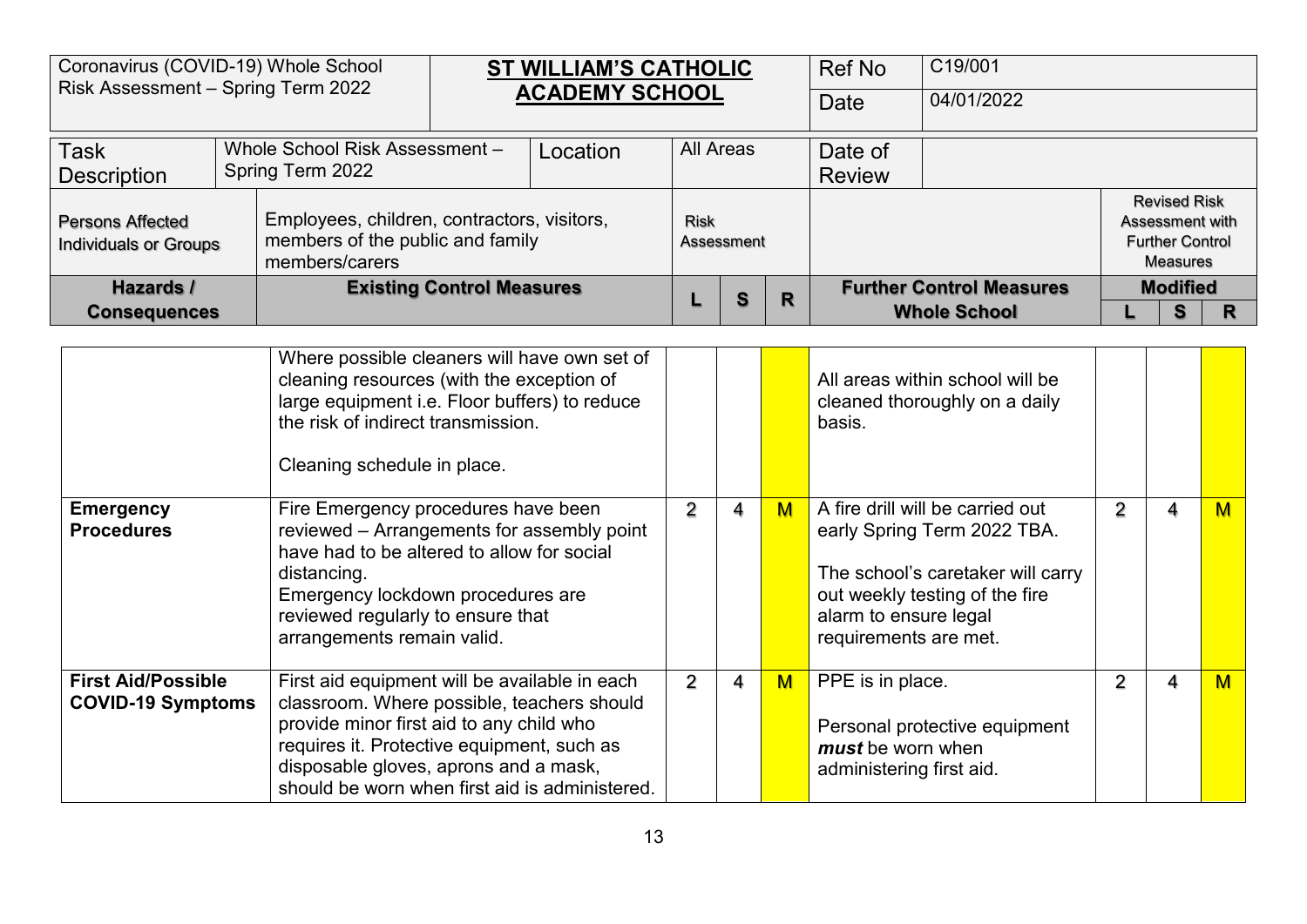| Coronavirus (COVID-19) Whole School<br>Risk Assessment - Spring Term 2022 |                                  |                                                                                                   | ST WILLIAM'S CATHOLIC |             |            |   | Ref No        | C19/001                         |                 |                                                                  |   |
|---------------------------------------------------------------------------|----------------------------------|---------------------------------------------------------------------------------------------------|-----------------------|-------------|------------|---|---------------|---------------------------------|-----------------|------------------------------------------------------------------|---|
|                                                                           |                                  |                                                                                                   | <b>ACADEMY SCHOOL</b> |             |            |   | Date          | 04/01/2022                      |                 |                                                                  |   |
| <b>Task</b>                                                               |                                  | Whole School Risk Assessment -                                                                    | Location              | All Areas   |            |   | Date of       |                                 |                 |                                                                  |   |
| <b>Description</b>                                                        |                                  | Spring Term 2022                                                                                  |                       |             |            |   | <b>Review</b> |                                 |                 |                                                                  |   |
| <b>Persons Affected</b><br><b>Individuals or Groups</b>                   |                                  | Employees, children, contractors, visitors,<br>members of the public and family<br>members/carers |                       | <b>Risk</b> | Assessment |   |               |                                 | Assessment with | <b>Revised Risk</b><br><b>Further Control</b><br><b>Measures</b> |   |
| Hazards /                                                                 | <b>Existing Control Measures</b> |                                                                                                   |                       |             | S          | R |               | <b>Further Control Measures</b> |                 | <b>Modified</b>                                                  |   |
|                                                                           | <b>Consequences</b>              |                                                                                                   |                       |             |            |   |               | <b>Whole School</b>             |                 | S                                                                | R |

| First Aid trained/responsible person/s in<br>place.<br>Disposable gloves and aprons available.<br>Children showing any of the main symptoms<br>of Covid-19 will be isolated until parents can<br>collect them. Parents will be asked to have<br>child tested and inform school of results asap. |  | https://assets.publishing.service.<br>gov.uk/government/uploads/syst<br>em/uploads/attachment data/file<br>/877658/Quick guide to donnin<br>g doffing standard PPE health<br>and social care poster .pdf<br>There is a protocol in place for<br>managing individuals who<br>present with symptoms of<br>Covid-19. Individuals who fall<br>within the moderate or high risk<br>category will not be expected to<br>assist any individual who<br>presents with possible<br>symptoms of Covid-19. |  |
|-------------------------------------------------------------------------------------------------------------------------------------------------------------------------------------------------------------------------------------------------------------------------------------------------|--|------------------------------------------------------------------------------------------------------------------------------------------------------------------------------------------------------------------------------------------------------------------------------------------------------------------------------------------------------------------------------------------------------------------------------------------------------------------------------------------------|--|
|                                                                                                                                                                                                                                                                                                 |  | There is a process in place for<br>the pupils to receive the annual<br>flu vaccinations.                                                                                                                                                                                                                                                                                                                                                                                                       |  |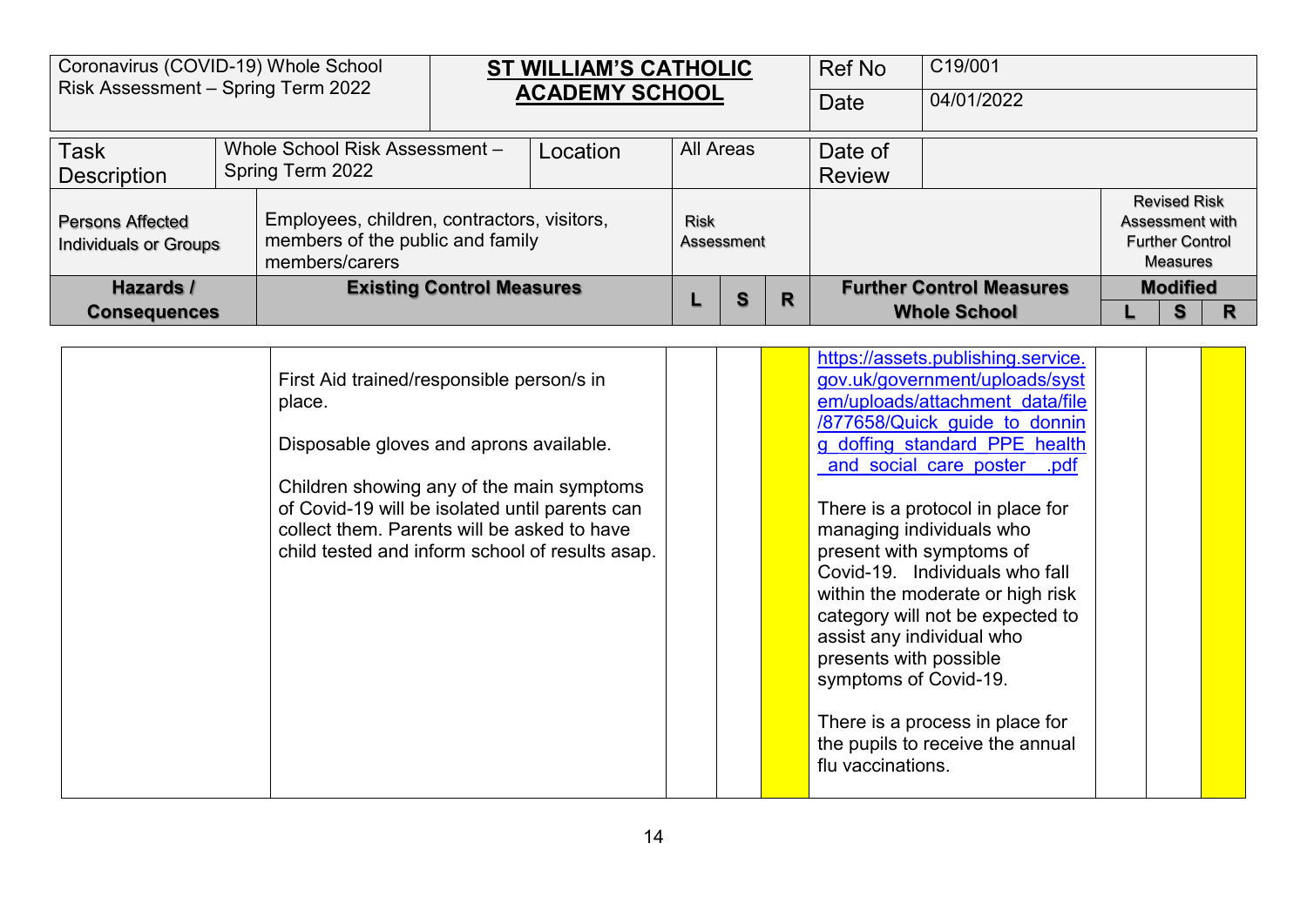| Coronavirus (COVID-19) Whole School<br>Risk Assessment - Spring Term 2022 |                                  |                                                                                                   |  | <b>ST WILLIAM'S CATHOLIC</b> |             |            |   | <b>Ref No</b> | C19/001                         |                                                                                     |  |
|---------------------------------------------------------------------------|----------------------------------|---------------------------------------------------------------------------------------------------|--|------------------------------|-------------|------------|---|---------------|---------------------------------|-------------------------------------------------------------------------------------|--|
|                                                                           |                                  |                                                                                                   |  | <b>ACADEMY SCHOOL</b>        |             |            |   | Date          | 04/01/2022                      |                                                                                     |  |
| <b>Task</b>                                                               |                                  | Whole School Risk Assessment -                                                                    |  | Location                     |             | All Areas  |   | Date of       |                                 |                                                                                     |  |
| <b>Description</b>                                                        | Spring Term 2022                 |                                                                                                   |  |                              |             |            |   | <b>Review</b> |                                 |                                                                                     |  |
| <b>Persons Affected</b><br><b>Individuals or Groups</b>                   |                                  | Employees, children, contractors, visitors,<br>members of the public and family<br>members/carers |  |                              | <b>Risk</b> | Assessment |   |               |                                 | <b>Revised Risk</b><br>Assessment with<br><b>Further Control</b><br><b>Measures</b> |  |
| Hazards /                                                                 | <b>Existing Control Measures</b> |                                                                                                   |  |                              |             | s          | R |               | <b>Further Control Measures</b> | <b>Modified</b>                                                                     |  |
|                                                                           | <b>Consequences</b>              |                                                                                                   |  |                              |             |            |   |               | <b>Whole School</b>             | S                                                                                   |  |

|                                                      |                                                                                                                                                                                                                 |                |   |     | See PPE Matrix.                                                                                                                                                                                 |   |   |   |
|------------------------------------------------------|-----------------------------------------------------------------------------------------------------------------------------------------------------------------------------------------------------------------|----------------|---|-----|-------------------------------------------------------------------------------------------------------------------------------------------------------------------------------------------------|---|---|---|
| <b>Contact due to</b><br>personal / intimate<br>care | Staff must wear the normal personal<br>protective equipment they need for giving<br>intimate/personal care.<br>Disposable gloves and aprons available.                                                          | $\overline{2}$ | 4 | M   | PPE Is in place and staff have<br>being given instruction on how<br>to use, store, clean and dispose.<br>See PPE Matrix.                                                                        | 2 | 4 | M |
| <b>Staff/Pupil Wellbeing</b>                         | Staff have been provided with Public Health<br>England Guidance for the public on the<br>mental health and wellbeing aspects of<br>coronavirus (COVID-19).<br>Mental Health First Aiders available and          | $\overline{2}$ | 4 | $M$ | Ongoing monitoring<br>Staff are made aware of:<br>healthy child programme                                                                                                                       |   | 4 | M |
|                                                      | programmes will be developed.<br>https://www.gov.uk/government/collections/pu<br>blic-mental-health#improving-the-lives-of-<br>people-with-mental-health-problems<br>Staff receive sufficient breaks during the |                |   |     | Parents and carers to be made<br>aware of the following agencies;<br>-MindEd - a free educational<br>resource from Health Education<br>England on children and young<br>people's mental health. |   |   |   |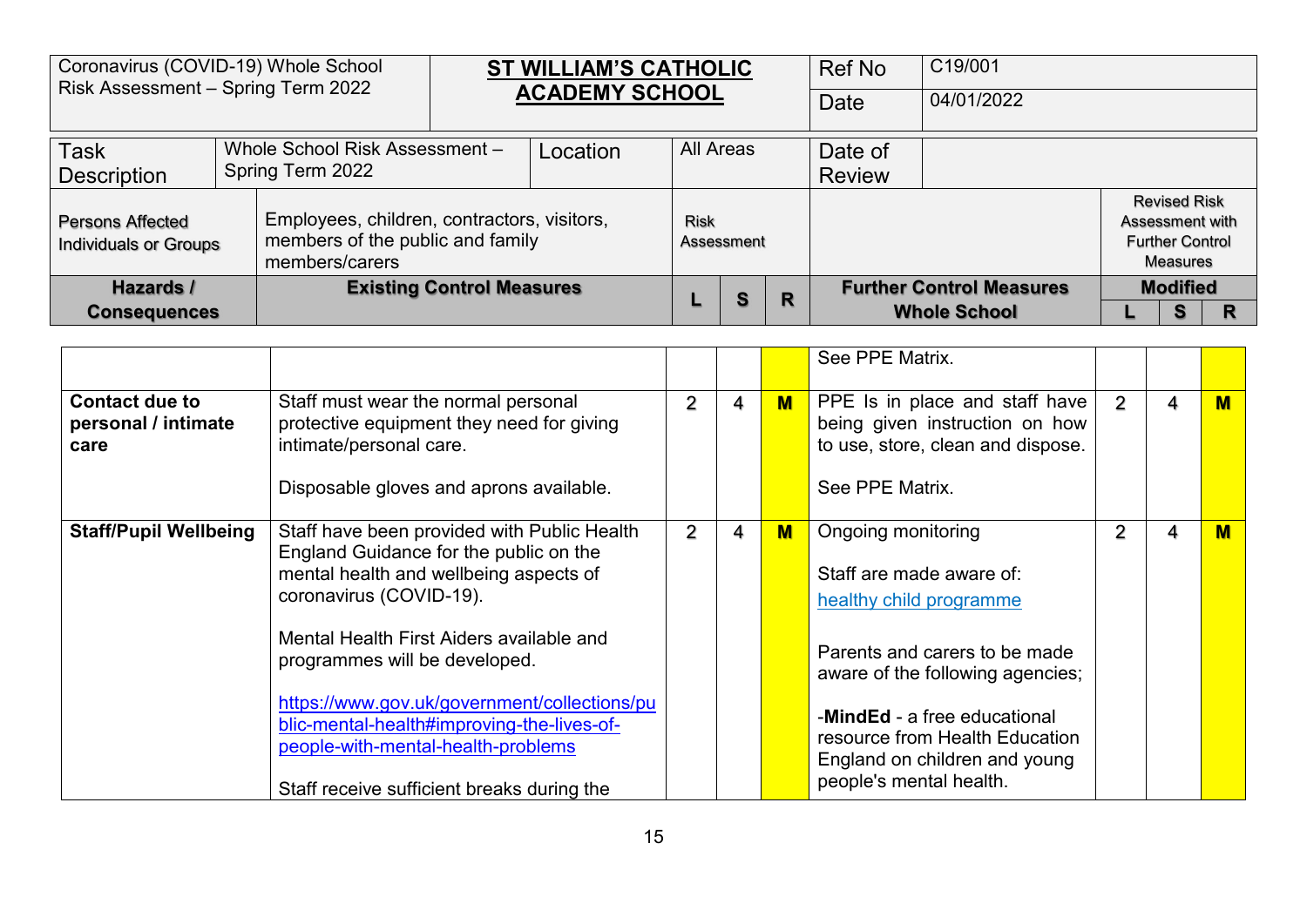| Coronavirus (COVID-19) Whole School<br>Risk Assessment - Spring Term 2022 |                                  |                                                                                                   | <b>ST WILLIAM'S CATHOLIC</b> |                  |            |   | Ref No        | C19/001                         |  |                                                                                     |   |
|---------------------------------------------------------------------------|----------------------------------|---------------------------------------------------------------------------------------------------|------------------------------|------------------|------------|---|---------------|---------------------------------|--|-------------------------------------------------------------------------------------|---|
|                                                                           |                                  |                                                                                                   | <b>ACADEMY SCHOOL</b>        |                  |            |   | Date          | 04/01/2022                      |  |                                                                                     |   |
| <b>Task</b>                                                               |                                  | Whole School Risk Assessment -                                                                    | Location                     | <b>All Areas</b> |            |   | Date of       |                                 |  |                                                                                     |   |
| <b>Description</b>                                                        |                                  | Spring Term 2022                                                                                  |                              |                  |            |   | <b>Review</b> |                                 |  |                                                                                     |   |
| <b>Persons Affected</b><br><b>Individuals or Groups</b>                   |                                  | Employees, children, contractors, visitors,<br>members of the public and family<br>members/carers |                              | <b>Risk</b>      | Assessment |   |               |                                 |  | <b>Revised Risk</b><br>Assessment with<br><b>Further Control</b><br><b>Measures</b> |   |
| Hazards /                                                                 | <b>Existing Control Measures</b> |                                                                                                   |                              |                  | S          | R |               | <b>Further Control Measures</b> |  | <b>Modified</b>                                                                     |   |
|                                                                           | <b>Consequences</b>              |                                                                                                   |                              |                  |            |   |               | <b>Whole School</b>             |  | S                                                                                   | R |

| school day.<br>Staff encouraged to leave the school site<br>shortly after the end of the school day.<br>Staff informed of 24 hour free counselling<br>service. | - Rise Above is a website co-<br>created and produced by young<br>people.<br>- Every Mind Matters includes<br>an online tool and email journey<br>which aims to support everyone<br>to feel more confident in taking<br>action to look after their mental<br>health and wellbeing.                                                                                           |
|----------------------------------------------------------------------------------------------------------------------------------------------------------------|------------------------------------------------------------------------------------------------------------------------------------------------------------------------------------------------------------------------------------------------------------------------------------------------------------------------------------------------------------------------------|
|                                                                                                                                                                | - Barnardo's See, Hear,<br><b>Respond programme, focusing</b><br>on finding and reaching out to<br>vulnerable children around the<br>country who are experiencing<br>negative impacts on their health<br>and wellbeing, as well as those<br>at risk of harm; and are not<br>being seen by statutory<br>agencies.<br>- Bereavement UK and the<br><b>Childhood Bereavement</b> |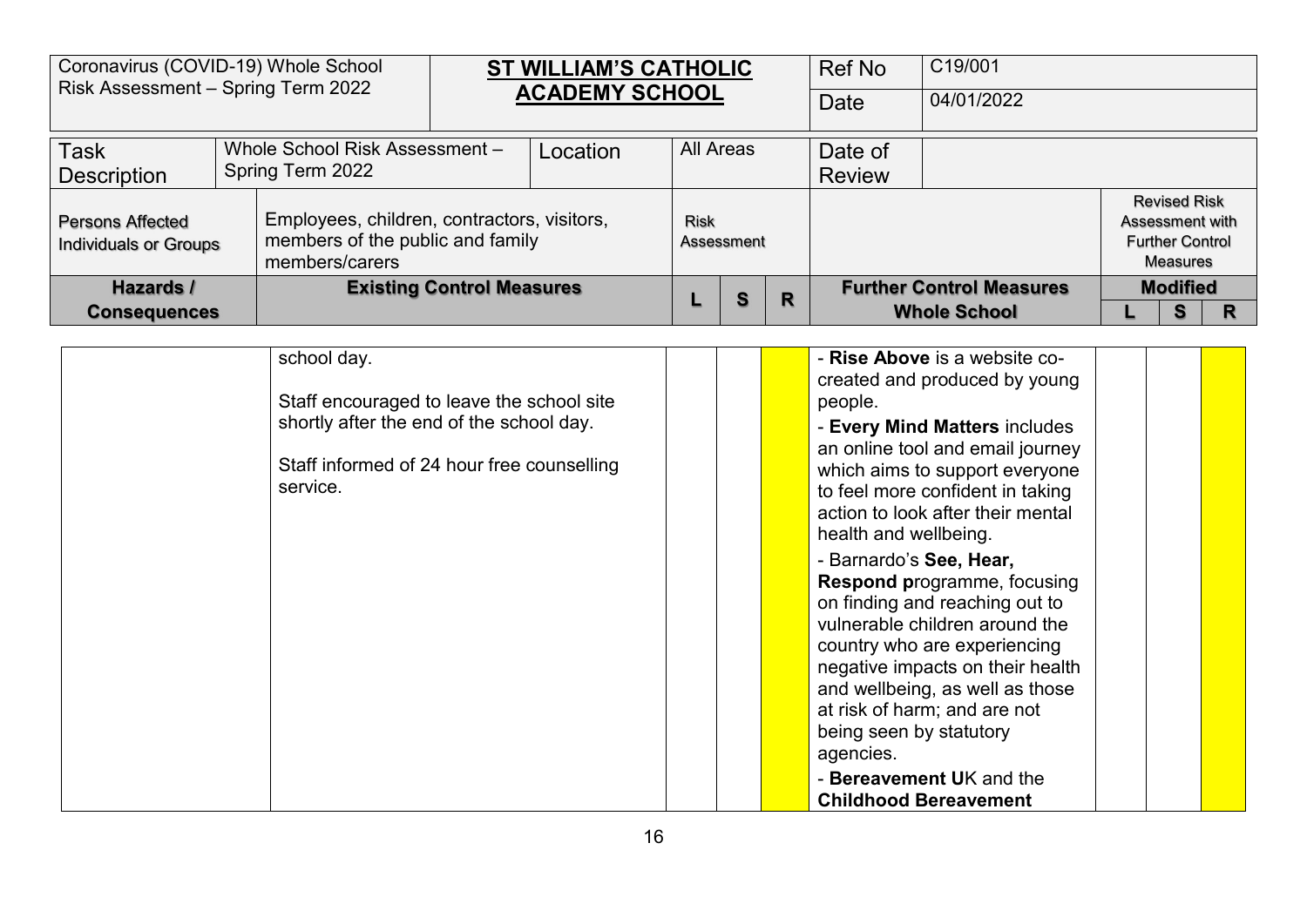| Coronavirus (COVID-19) Whole School<br>Risk Assessment - Spring Term 2022 |                     |                                                                                                   |  | <b>ST WILLIAM'S CATHOLIC</b> |             |            |  | Ref No                          | C19/001             |                                                                                     |   |
|---------------------------------------------------------------------------|---------------------|---------------------------------------------------------------------------------------------------|--|------------------------------|-------------|------------|--|---------------------------------|---------------------|-------------------------------------------------------------------------------------|---|
|                                                                           |                     |                                                                                                   |  | <b>ACADEMY SCHOOL</b>        |             |            |  | Date                            | 04/01/2022          |                                                                                     |   |
| <b>Task</b>                                                               |                     | Whole School Risk Assessment -                                                                    |  | Location                     | All Areas   |            |  | Date of                         |                     |                                                                                     |   |
| <b>Description</b>                                                        |                     | Spring Term 2022                                                                                  |  |                              |             |            |  | <b>Review</b>                   |                     |                                                                                     |   |
| <b>Persons Affected</b><br><b>Individuals or Groups</b>                   |                     | Employees, children, contractors, visitors,<br>members of the public and family<br>members/carers |  |                              | <b>Risk</b> | Assessment |  |                                 |                     | <b>Revised Risk</b><br>Assessment with<br><b>Further Control</b><br><b>Measures</b> |   |
| <b>Existing Control Measures</b><br>Hazards /                             |                     |                                                                                                   |  |                              | S           | R          |  | <b>Further Control Measures</b> | <b>Modified</b>     |                                                                                     |   |
|                                                                           | <b>Consequences</b> |                                                                                                   |  |                              |             |            |  |                                 | <b>Whole School</b> | S                                                                                   | R |

|                                                                                                                                    |                                                                                                                                                                                                                                                                                                                                                                                               |                |   |     | <b>Network</b> provide information<br>and resources to support<br>bereaved pupils, schools and<br>staff.                                                                                                                                     |   |   |                         |
|------------------------------------------------------------------------------------------------------------------------------------|-----------------------------------------------------------------------------------------------------------------------------------------------------------------------------------------------------------------------------------------------------------------------------------------------------------------------------------------------------------------------------------------------|----------------|---|-----|----------------------------------------------------------------------------------------------------------------------------------------------------------------------------------------------------------------------------------------------|---|---|-------------------------|
| <b>Sensory Seeking</b><br><b>Behaviours</b><br>displayed (SEND<br>issues)                                                          | Pupils with sensory seeking behaviours<br>identified.<br>Behaviour Policy amended.<br>Staff and pupils to wash their hands regularly.                                                                                                                                                                                                                                                         | $\overline{2}$ | 4 | $M$ | Review whether PPE is required<br>when managing sensory<br>seeking behaviours e.g. gloves<br>to be worn, access to cleaning<br>equipment / disinfectant wipes.                                                                               | 2 | 4 | M                       |
| <b>Potential Symptoms</b><br>(General)<br><b>High Temperature</b><br><b>Coughing and</b><br>sneezing<br>Loss of taste and<br>smell | General precautions as advised by the<br>Government to be strictly observed:<br>• Cover your mouth and nose with a<br>tissue or your sleeve (not your hands)<br>when you cough or sneeze<br>Put used tissues in the bin immediately<br>Wash your hands with soap and water<br>often – use hand sanitiser gel if soap<br>and water are not available<br>Try to avoid close contact with people | $\overline{2}$ | 4 | $M$ | Any member of staff presenting<br>with symptoms whilst in school<br>will inform the Head Teacher or<br>SLT on rota. Advice will be<br>sought from Public Health<br>England.<br>To arrange a test call 119 or<br>visit www.gov.uk/coronavirus | 2 | 4 | $\overline{\mathsf{M}}$ |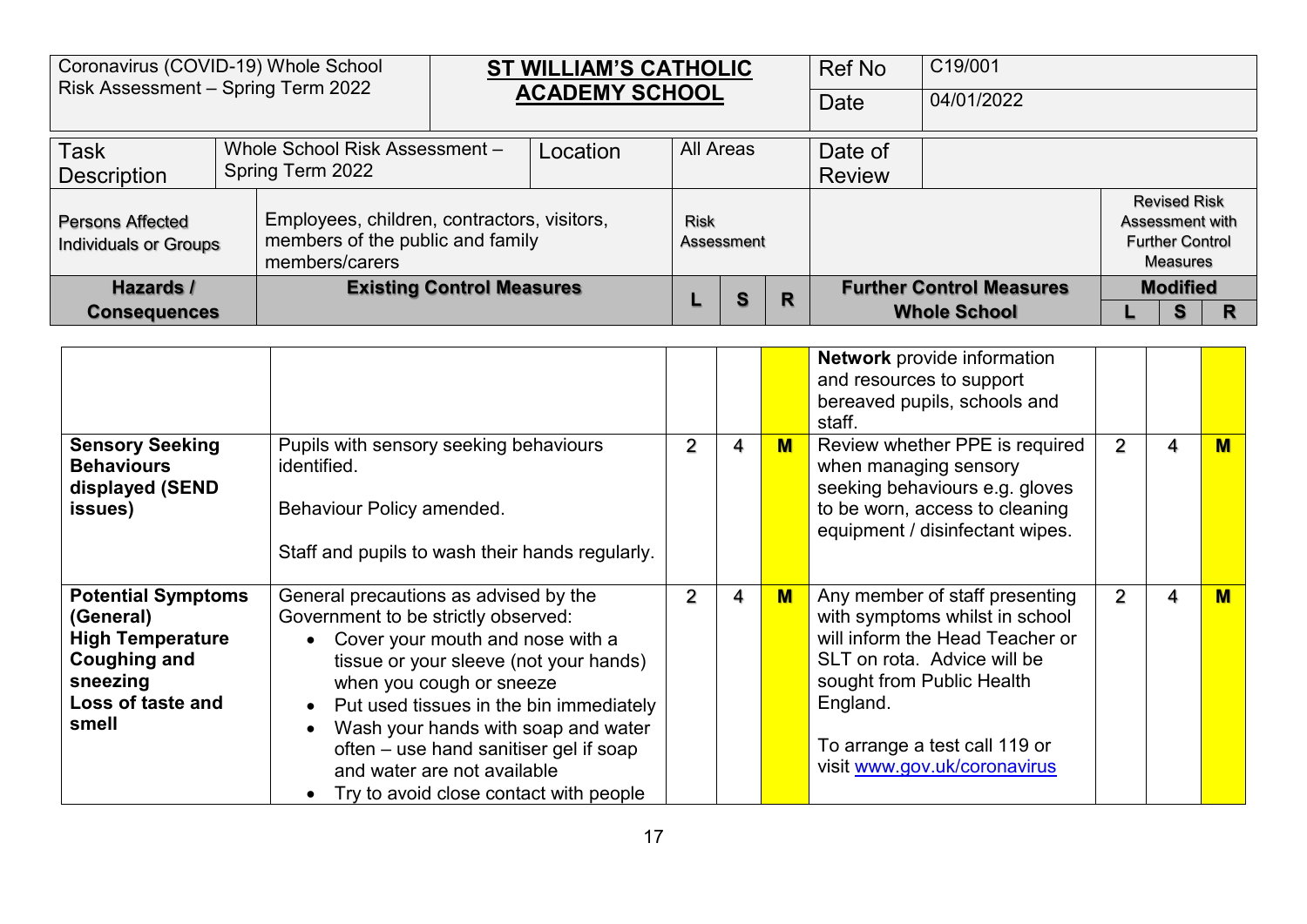| Coronavirus (COVID-19) Whole School<br>Risk Assessment - Spring Term 2022                                                          |                                                                                                                                                                                                                                                                                                                             |                                  | <b>ST WILLIAM'S CATHOLIC</b><br><b>ACADEMY SCHOOL</b> |                  |            |             | <b>Ref No</b><br>Date    | C19/001<br>04/01/2022                                                                                                                                                       |                |                                                                                     |              |
|------------------------------------------------------------------------------------------------------------------------------------|-----------------------------------------------------------------------------------------------------------------------------------------------------------------------------------------------------------------------------------------------------------------------------------------------------------------------------|----------------------------------|-------------------------------------------------------|------------------|------------|-------------|--------------------------|-----------------------------------------------------------------------------------------------------------------------------------------------------------------------------|----------------|-------------------------------------------------------------------------------------|--------------|
| <b>Task</b><br><b>Description</b>                                                                                                  | Whole School Risk Assessment -<br>Spring Term 2022                                                                                                                                                                                                                                                                          |                                  | Location                                              | <b>All Areas</b> |            |             | Date of<br><b>Review</b> |                                                                                                                                                                             |                |                                                                                     |              |
| <b>Persons Affected</b><br><b>Individuals or Groups</b>                                                                            | Employees, children, contractors, visitors,<br>members of the public and family<br>members/carers                                                                                                                                                                                                                           |                                  |                                                       | <b>Risk</b>      | Assessment |             |                          |                                                                                                                                                                             |                | <b>Revised Risk</b><br>Assessment with<br><b>Further Control</b><br><b>Measures</b> |              |
| Hazards /<br><b>Consequences</b>                                                                                                   |                                                                                                                                                                                                                                                                                                                             | <b>Existing Control Measures</b> |                                                       |                  |            | $\mathbf R$ |                          | <b>Further Control Measures</b><br><b>Whole School</b>                                                                                                                      |                | <b>Modified</b><br>S                                                                | $\mathsf{R}$ |
|                                                                                                                                    |                                                                                                                                                                                                                                                                                                                             | who are unwell                   |                                                       |                  |            |             |                          |                                                                                                                                                                             |                |                                                                                     |              |
|                                                                                                                                    | Each person in school, staff, student or visitor<br>will where possible maintain a practical<br>distance away from each other and not get<br>into close proximity with each other if it can<br>be avoided.                                                                                                                  | if your hands are not clean      | Don't touch your eyes, nose or mouth                  |                  |            |             |                          |                                                                                                                                                                             |                |                                                                                     |              |
| <b>Clinically Extremely</b><br>Vulnerable /<br><b>Clinically Vulnerable</b><br><b>Staff</b><br>(Including BAME,<br>pregnancy etc.) | Shielding is currently paused. Although the<br>advice to shield has ended, clinically<br>extremely vulnerable people must continue to<br>follow the rules that are in place for everyone.<br>We are also advising clinically extremely<br>vulnerable people to continue to take extra<br>precautions to protect themselves. |                                  |                                                       | 3                | 4          | $M$         |                          | A risk assessment review will be<br>carried out with all pregnant staff<br>approaching 28+ weeks, so that<br>additional control measure can<br>be considered (if required). | $\overline{2}$ | 4                                                                                   | M            |

[https://www.gov.uk/government/publications/g](https://www.gov.uk/government/publications/guidance-on-shielding-and-protecting-extremely-vulnerable-persons-from-covid-19/guidance-on-shielding-and-protecting-extremely-vulnerable-persons-from-covid-19)

[uidance-on-shielding-and-protecting](https://www.gov.uk/government/publications/guidance-on-shielding-and-protecting-extremely-vulnerable-persons-from-covid-19/guidance-on-shielding-and-protecting-extremely-vulnerable-persons-from-covid-19)[extremely-vulnerable-persons-from-covid-](https://www.gov.uk/government/publications/guidance-on-shielding-and-protecting-extremely-vulnerable-persons-from-covid-19/guidance-on-shielding-and-protecting-extremely-vulnerable-persons-from-covid-19)[19/guidance-on-shielding-and-protecting](https://www.gov.uk/government/publications/guidance-on-shielding-and-protecting-extremely-vulnerable-persons-from-covid-19/guidance-on-shielding-and-protecting-extremely-vulnerable-persons-from-covid-19)[extremely-vulnerable-persons-from-covid-19](https://www.gov.uk/government/publications/guidance-on-shielding-and-protecting-extremely-vulnerable-persons-from-covid-19/guidance-on-shielding-and-protecting-extremely-vulnerable-persons-from-covid-19)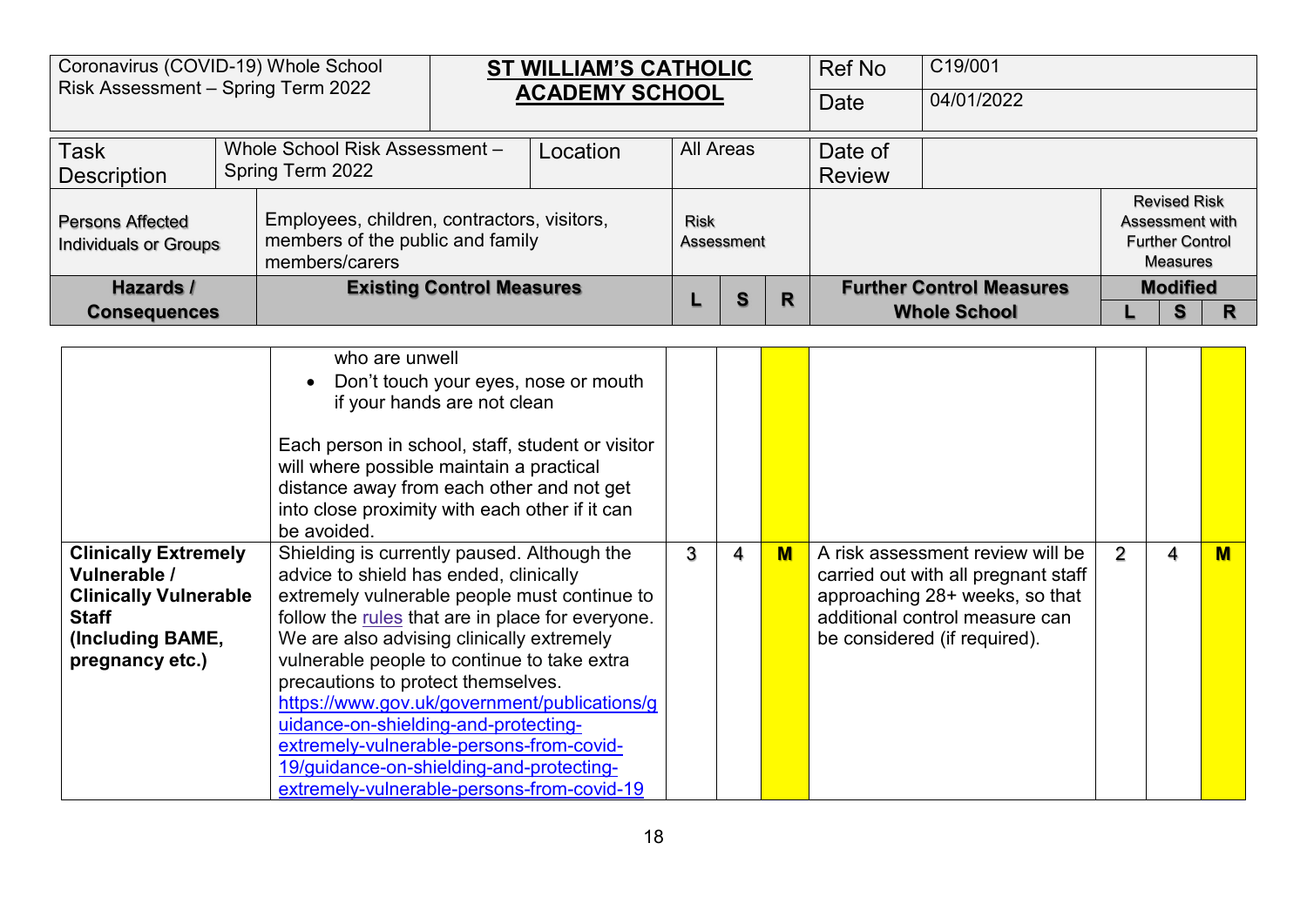| Coronavirus (COVID-19) Whole School<br>Risk Assessment - Spring Term 2022 |                                                                                                                                                                                                                                                                                                                                                                                                                                                                                                                                                                                                                                                                                                                           |                                                                                                                         | <b>ST WILLIAM'S CATHOLIC</b>               |             |                  |   | <b>Ref No</b>            | C19/001                                                                                                                                                                                                                                                                                                                                                                                                                                                                                    |                |                                                                                     |              |  |
|---------------------------------------------------------------------------|---------------------------------------------------------------------------------------------------------------------------------------------------------------------------------------------------------------------------------------------------------------------------------------------------------------------------------------------------------------------------------------------------------------------------------------------------------------------------------------------------------------------------------------------------------------------------------------------------------------------------------------------------------------------------------------------------------------------------|-------------------------------------------------------------------------------------------------------------------------|--------------------------------------------|-------------|------------------|---|--------------------------|--------------------------------------------------------------------------------------------------------------------------------------------------------------------------------------------------------------------------------------------------------------------------------------------------------------------------------------------------------------------------------------------------------------------------------------------------------------------------------------------|----------------|-------------------------------------------------------------------------------------|--------------|--|
|                                                                           |                                                                                                                                                                                                                                                                                                                                                                                                                                                                                                                                                                                                                                                                                                                           |                                                                                                                         | <b>ACADEMY SCHOOL</b>                      |             |                  |   | <b>Date</b>              | 04/01/2022                                                                                                                                                                                                                                                                                                                                                                                                                                                                                 |                |                                                                                     |              |  |
| <b>Task</b><br><b>Description</b>                                         | Whole School Risk Assessment -<br>Spring Term 2022                                                                                                                                                                                                                                                                                                                                                                                                                                                                                                                                                                                                                                                                        |                                                                                                                         | Location                                   |             | <b>All Areas</b> |   | Date of<br><b>Review</b> |                                                                                                                                                                                                                                                                                                                                                                                                                                                                                            |                |                                                                                     |              |  |
| <b>Persons Affected</b><br><b>Individuals or Groups</b>                   | Employees, children, contractors, visitors,<br>members of the public and family<br>members/carers                                                                                                                                                                                                                                                                                                                                                                                                                                                                                                                                                                                                                         |                                                                                                                         |                                            | <b>Risk</b> | Assessment       |   |                          |                                                                                                                                                                                                                                                                                                                                                                                                                                                                                            |                | <b>Revised Risk</b><br>Assessment with<br><b>Further Control</b><br><b>Measures</b> |              |  |
| Hazards /<br><b>Consequences</b>                                          |                                                                                                                                                                                                                                                                                                                                                                                                                                                                                                                                                                                                                                                                                                                           | <b>Existing Control Measures</b><br>Close contacts in schools are now identified<br>by NHS Test and Trace and education |                                            |             |                  |   |                          | <b>Further Control Measures</b><br><b>Whole School</b>                                                                                                                                                                                                                                                                                                                                                                                                                                     |                | <b>Modified</b><br>S                                                                | $\mathsf{R}$ |  |
| <b>Tracing close</b><br>contacts and<br>isolation                         | settings will no longer be expected to<br>undertake contact tracing.<br>From 14 December 2021, adults who are fully<br>vaccinated and all children and young people<br>aged between 5 and 18 years and 6 months<br>identified as a contact of someone with<br>COVID-19 are strongly advised to take a LFD<br>test every day for 7 days and continue to<br>attend their setting as normal, unless they<br>have a positive test result. Daily testing of<br>close contacts applies to all contacts who are:<br>fully vaccinated adults – people who have<br>$\bullet$<br>had 2 doses of an approved vaccine.<br>years and 6 months, regardless of their<br>vaccination status.<br>people who are not able to get vaccinated |                                                                                                                         | all children and young people aged 5 to 18 | 3           | 4                | M |                          | All travellers arriving into the UK<br>will need to isolate and get a<br>PCR test by 'day two' after<br>arrival. They may end their<br>isolation once they receive a<br>negative result. If the result is<br>positive, they should continue to<br>isolate and follow rules on<br>isolation following a positive<br>test. Unvaccinated arrivals aged<br>over 18 will follow the existing,<br>more onerous, testing and<br>isolation regime. All Red list<br>arrivals will enter quarantine. | $\overline{2}$ | 4                                                                                   | $M$          |  |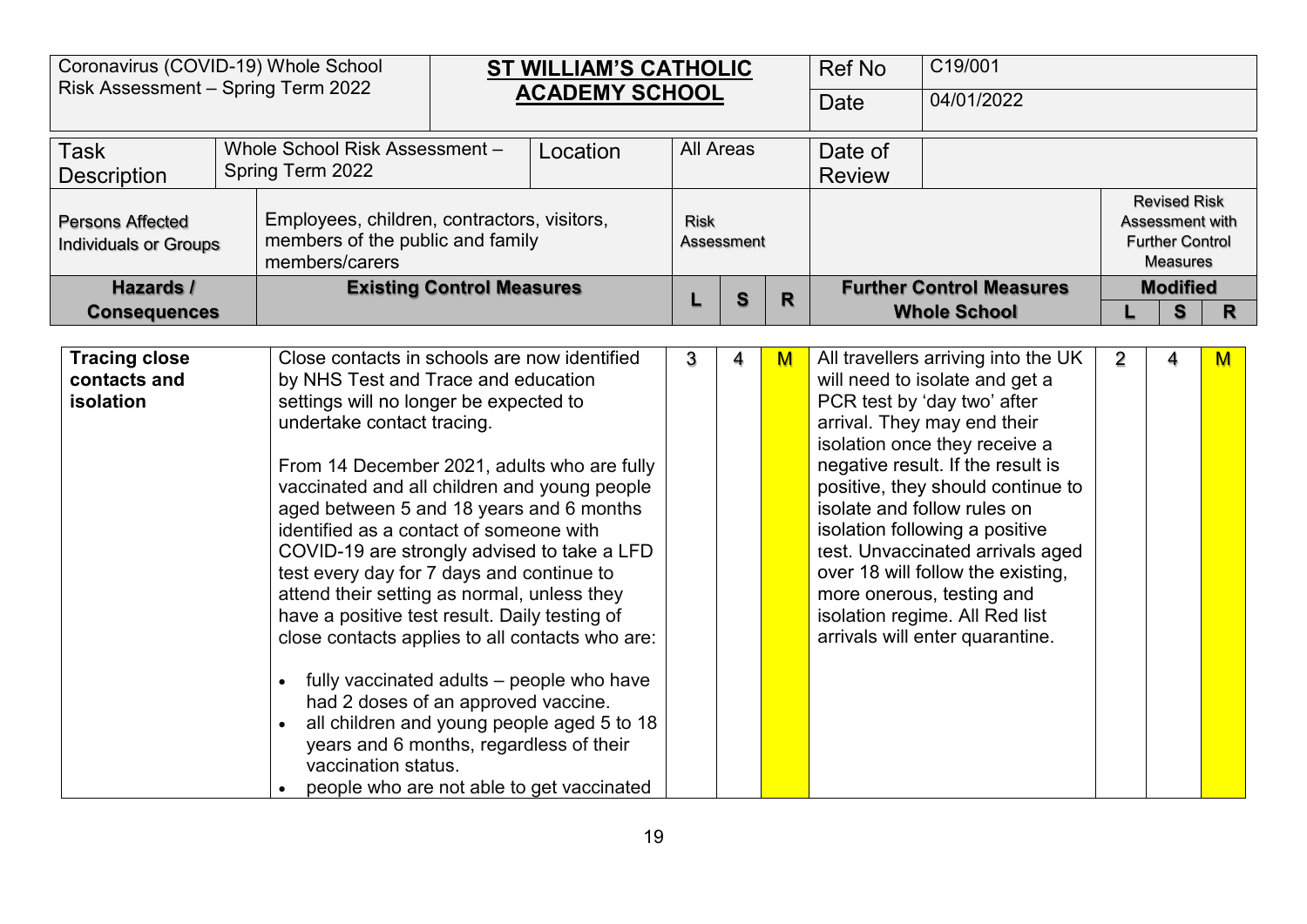|                                                         | Coronavirus (COVID-19) Whole School<br>Risk Assessment - Spring Term 2022 |                                                                                                   |                                  | ST WILLIAM'S CATHOLIC<br><b>ACADEMY SCHOOL</b> |            |  | <b>Ref No</b> | C19/001                         |                     |                                                                              |   |   |
|---------------------------------------------------------|---------------------------------------------------------------------------|---------------------------------------------------------------------------------------------------|----------------------------------|------------------------------------------------|------------|--|---------------|---------------------------------|---------------------|------------------------------------------------------------------------------|---|---|
|                                                         |                                                                           |                                                                                                   |                                  |                                                |            |  |               | Date                            | 04/01/2022          |                                                                              |   |   |
| <b>Task</b><br><b>Description</b>                       |                                                                           | Whole School Risk Assessment -<br>Spring Term 2022                                                |                                  | Location                                       | All Areas  |  |               | Date of<br><b>Review</b>        |                     |                                                                              |   |   |
| <b>Persons Affected</b><br><b>Individuals or Groups</b> |                                                                           | Employees, children, contractors, visitors,<br>members of the public and family<br>members/carers |                                  | Risk                                           | Assessment |  |               |                                 |                     | <b>Revised Risk</b><br>Assessment with<br><b>Further Control</b><br>Measures |   |   |
| Hazards /                                               |                                                                           |                                                                                                   | <b>Existing Control Measures</b> |                                                | S<br>R     |  |               | <b>Further Control Measures</b> | <b>Modified</b>     |                                                                              |   |   |
| <b>Consequences</b>                                     |                                                                           |                                                                                                   |                                  |                                                |            |  |               |                                 | <b>Whole School</b> |                                                                              | S | R |
|                                                         |                                                                           | for medical reasons.<br>people taking part, or have taken part, in<br>$\bullet$                   |                                  |                                                |            |  |               |                                 |                     |                                                                              |   |   |

| testing of close contacts.                      |  |  |  |  |  |
|-------------------------------------------------|--|--|--|--|--|
| Individuals may now take LFD tests on day 6     |  |  |  |  |  |
| and day 7 of their self-isolation period. Those |  |  |  |  |  |
| who receive two negative test results are no    |  |  |  |  |  |
| longer required to complete 10 full days of     |  |  |  |  |  |
| self-isolation. The first test must be taken no |  |  |  |  |  |
| earlier than day 6 of the self-isolation period |  |  |  |  |  |
| and tests must be taken 24 hours apart. This    |  |  |  |  |  |
| also applies to children under 5, with LFD      |  |  |  |  |  |
| testing at parental or guardian discretion. If  |  |  |  |  |  |
| both these test results are negative, and you   |  |  |  |  |  |
| do not have a high temperature, you may end     |  |  |  |  |  |
| your self-isolation after the second negative   |  |  |  |  |  |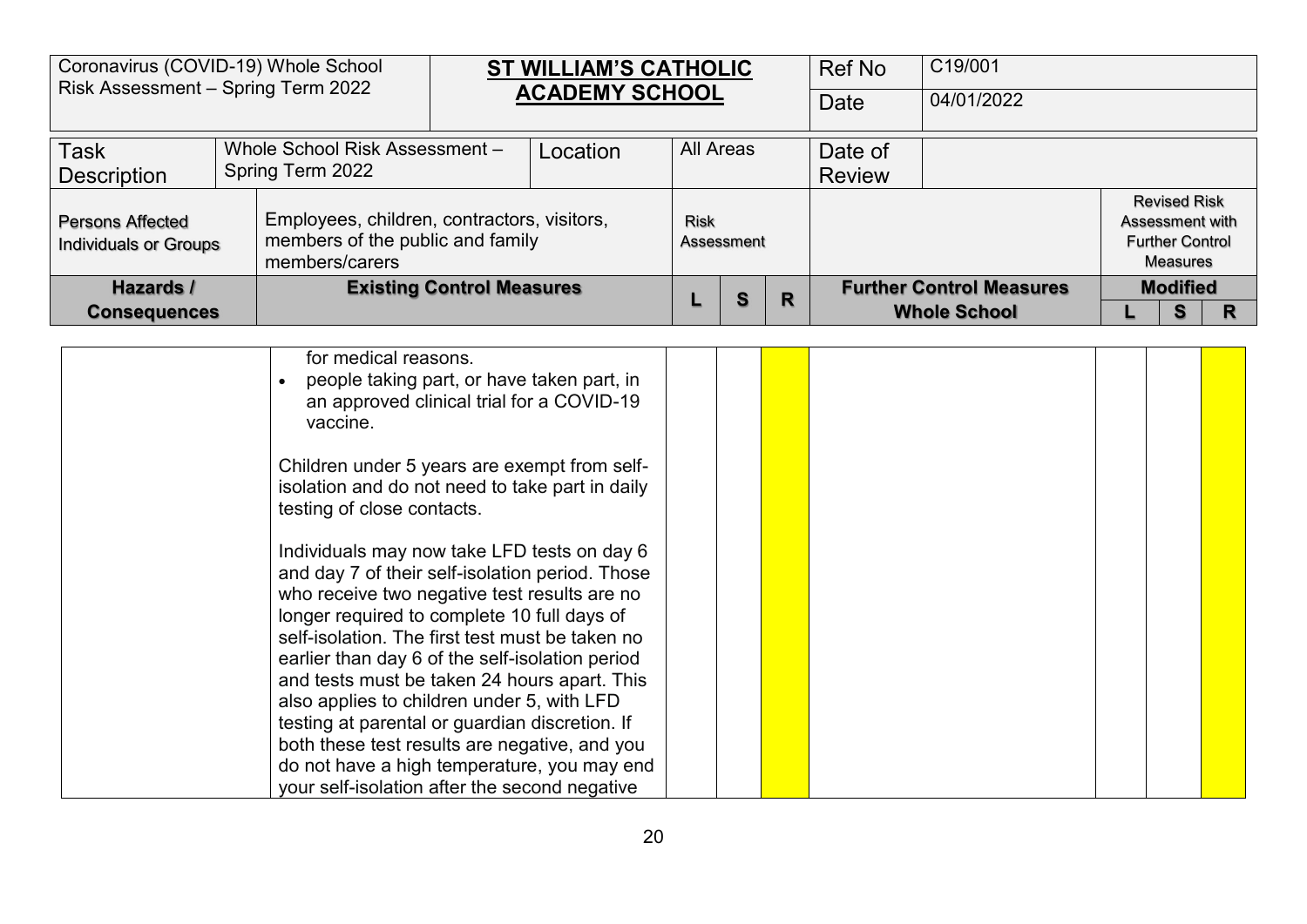| Coronavirus (COVID-19) Whole School<br>Risk Assessment - Spring Term 2022                                                                             |  |                                  | <b>ST WILLIAM'S CATHOLIC</b> |             |            | Ref No | C19/001 |                                 |  |                                                                                     |  |  |
|-------------------------------------------------------------------------------------------------------------------------------------------------------|--|----------------------------------|------------------------------|-------------|------------|--------|---------|---------------------------------|--|-------------------------------------------------------------------------------------|--|--|
|                                                                                                                                                       |  |                                  | <b>ACADEMY SCHOOL</b>        |             |            |        | Date    | 04/01/2022                      |  |                                                                                     |  |  |
| <b>Task</b><br>Whole School Risk Assessment-                                                                                                          |  |                                  | Location                     |             | All Areas  |        | Date of |                                 |  |                                                                                     |  |  |
| <b>Description</b>                                                                                                                                    |  | Spring Term 2022                 |                              |             |            |        |         | <b>Review</b>                   |  |                                                                                     |  |  |
| Employees, children, contractors, visitors,<br>Persons Affected<br>members of the public and family<br><b>Individuals or Groups</b><br>members/carers |  |                                  |                              | <b>Risk</b> | Assessment |        |         |                                 |  | <b>Revised Risk</b><br>Assessment with<br><b>Further Control</b><br><b>Measures</b> |  |  |
| Hazards /                                                                                                                                             |  | <b>Existing Control Measures</b> |                              |             | S          | R      |         | <b>Further Control Measures</b> |  | <b>Modified</b>                                                                     |  |  |
| <b>Consequences</b>                                                                                                                                   |  |                                  |                              |             |            |        |         | <b>Whole School</b>             |  | S                                                                                   |  |  |

|                                     | test result and return to your education or<br>childcare setting from day 7.<br>Report your LFD test results after taking each<br>test.                                                                                                                                                                                                           |                |                |                |                                                                                                                                                                                                                                                                                                                                                         |   |   |   |
|-------------------------------------|---------------------------------------------------------------------------------------------------------------------------------------------------------------------------------------------------------------------------------------------------------------------------------------------------------------------------------------------------|----------------|----------------|----------------|---------------------------------------------------------------------------------------------------------------------------------------------------------------------------------------------------------------------------------------------------------------------------------------------------------------------------------------------------------|---|---|---|
| Asymptomatic<br>testing of staff    | From 11 January 2022 any member of staff or<br>student who receives a positive lateral flow<br>device (LFD) test result for coronavirus<br>(COVID-19) will be required to self-isolate<br>immediately and won't be required to take a<br>confirmatory PCR test.<br>This is a temporary measure while COVID-19<br>rates remain high across the UK. | $\overline{2}$ | $\overline{4}$ | M              | All staff have been provided with<br>LFD home test kits to swab<br>themselves twice a week at<br>home.<br>Households of children<br>attending Education can now<br>access lateral flow tests as per<br>Government Guidance.<br>https://www.gov.uk/guidance/rap<br>id-lateral-flow-testing-for-<br>households-and-bubbles-of-<br>school-pupils-and-staff | 2 | 4 | м |
| Impact on individuals<br>who may be | The Trust encourage all employees to take<br>part in both LFD testing twice a week and                                                                                                                                                                                                                                                            | 3              | 4              | $\blacksquare$ | <b>Ongoing Monitoring</b>                                                                                                                                                                                                                                                                                                                               |   | 4 |   |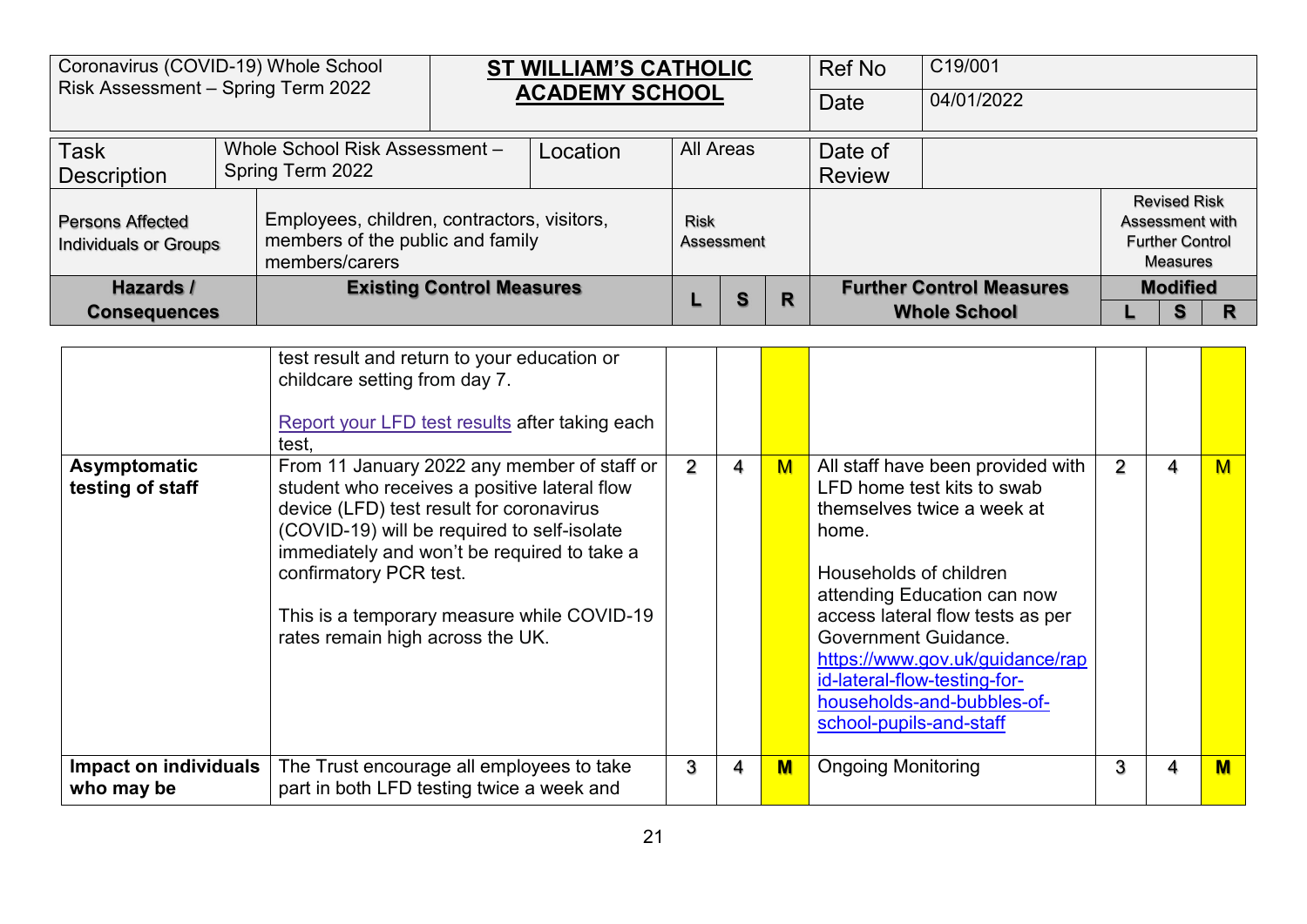| Coronavirus (COVID-19) Whole School<br>Risk Assessment - Spring Term 2022                                                                             |  |                  | <b>ST WILLIAM'S CATHOLIC</b><br><b>ACADEMY SCHOOL</b> |          |             | Ref No     | C19/001       |         |                                 |                                                                                     |  |
|-------------------------------------------------------------------------------------------------------------------------------------------------------|--|------------------|-------------------------------------------------------|----------|-------------|------------|---------------|---------|---------------------------------|-------------------------------------------------------------------------------------|--|
|                                                                                                                                                       |  |                  |                                                       |          |             |            |               | Date    | 04/01/2022                      |                                                                                     |  |
| <b>Task</b><br>Whole School Risk Assessment -                                                                                                         |  |                  |                                                       | Location | All Areas   |            |               | Date of |                                 |                                                                                     |  |
| <b>Description</b>                                                                                                                                    |  | Spring Term 2022 |                                                       |          |             |            | <b>Review</b> |         |                                 |                                                                                     |  |
| Employees, children, contractors, visitors,<br><b>Persons Affected</b><br>members of the public and family<br>Individuals or Groups<br>members/carers |  |                  |                                                       |          | <b>Risk</b> | Assessment |               |         |                                 | <b>Revised Risk</b><br>Assessment with<br><b>Further Control</b><br><b>Measures</b> |  |
| Hazards /                                                                                                                                             |  |                  | <b>Existing Control Measures</b>                      |          |             | S          | R             |         | <b>Further Control Measures</b> | <b>Modified</b>                                                                     |  |
| <b>Consequences</b>                                                                                                                                   |  |                  |                                                       |          |             |            |               |         | <b>Whole School</b>             | S                                                                                   |  |

| more vulnerable to<br>COVID-19 due to<br>their vaccination<br>status | where medical conditions allow the National<br>Vaccination Programme. |  |  |  | Unvaccinated, employees who<br>are identified by Track & Trace<br>as a close contact should self-<br>isolate as instructed, and where<br>possible work from home. |  |  |  |
|----------------------------------------------------------------------|-----------------------------------------------------------------------|--|--|--|-------------------------------------------------------------------------------------------------------------------------------------------------------------------|--|--|--|
|----------------------------------------------------------------------|-----------------------------------------------------------------------|--|--|--|-------------------------------------------------------------------------------------------------------------------------------------------------------------------|--|--|--|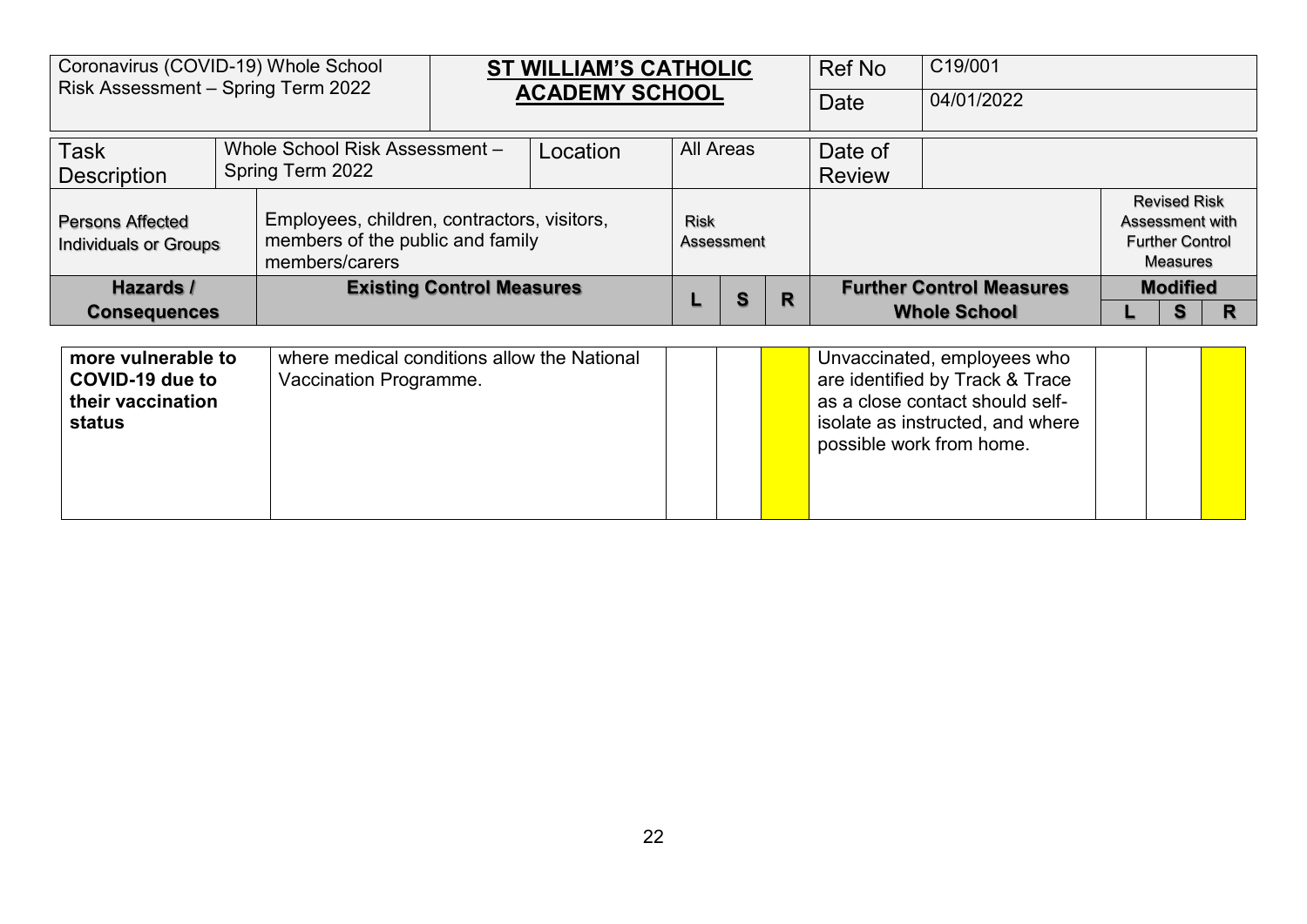## **Risk Assessment Notes:**

**Government Guidance**  [Managing COVID 19 in Educational and Childcare Settings](https://gbr01.safelinks.protection.outlook.com/?url=https%3A%2F%2Fwww.gov.uk%2Fgovernment%2Fpublications%2Fcoronavirus-covid-19-local-restrictions-in-education-and-childcare-settings%3Futm_medium%3Demail%26utm_campaign%3Dgovuk-notifications%26utm_source%3Df75efe81-efb1-40ab-bae6-f57a074b6f05%26utm_content%3Ddaily&data=04%7C01%7Ctracy.metcalfe%40avec-partnership.com%7C8d8d4d53dc9d4fe2f62a08d9663e0ddd%7Cb1cc86c88fb447ae9d62d7ce37008c63%7C0%7C0%7C637653238962812443%7CUnknown%7CTWFpbGZsb3d8eyJWIjoiMC4wLjAwMDAiLCJQIjoiV2luMzIiLCJBTiI6Ik1haWwiLCJXVCI6Mn0%3D%7C1000&sdata=GrUmotZms4kUStFalwDax6LVyVQjTjjUOpqn8XsUKvQ%3D&reserved=0) [Actions for school during the COVID 19 outbreak](https://gbr01.safelinks.protection.outlook.com/?url=https%3A%2F%2Fwww.gov.uk%2Fgovernment%2Fpublications%2Factions-for-schools-during-the-coronavirus-outbreak%3Futm_medium%3Demail%26utm_campaign%3Dgovuk-notifications%26utm_source%3Dae0d31a3-dbde-4cbf-91b2-2ed48dd33915%26utm_content%3Ddaily&data=04%7C01%7Ctracy.metcalfe%40avec-partnership.com%7C8d8d4d53dc9d4fe2f62a08d9663e0ddd%7Cb1cc86c88fb447ae9d62d7ce37008c63%7C0%7C0%7C637653238962812443%7CUnknown%7CTWFpbGZsb3d8eyJWIjoiMC4wLjAwMDAiLCJQIjoiV2luMzIiLCJBTiI6Ik1haWwiLCJXVCI6Mn0%3D%7C1000&sdata=lvHeTLaCQ6HkbsYppiLpR2dPCmdmWYEQPcipW3VtUJE%3D&reserved=0) [Guidance on protecting Clinically Extremely Vulnerable from COVID 19](https://gbr01.safelinks.protection.outlook.com/?url=https%3A%2F%2Fwww.gov.uk%2Fgovernment%2Fpublications%2Fguidance-on-shielding-and-protecting-extremely-vulnerable-persons-from-covid-19%2Fguidance-on-shielding-and-protecting-extremely-vulnerable-persons-from-covid-19&data=04%7C01%7Ctracy.metcalfe%40avec-partnership.com%7C8d8d4d53dc9d4fe2f62a08d9663e0ddd%7Cb1cc86c88fb447ae9d62d7ce37008c63%7C0%7C0%7C637653238962822399%7CUnknown%7CTWFpbGZsb3d8eyJWIjoiMC4wLjAwMDAiLCJQIjoiV2luMzIiLCJBTiI6Ik1haWwiLCJXVCI6Mn0%3D%7C1000&sdata=uhSoEOq6EDoFFxEjX%2BHgmOp1uOQRqhNek4YQaBJNDGQ%3D&reserved=0) [When to Self-isolate and what to do](https://gbr01.safelinks.protection.outlook.com/?url=https%3A%2F%2Fwww.nhs.uk%2Fconditions%2Fcoronavirus-covid-19%2Fself-isolation-and-treatment%2Fwhen-to-self-isolate-and-what-to-do%2F&data=04%7C01%7Ctracy.metcalfe%40avec-partnership.com%7C8d8d4d53dc9d4fe2f62a08d9663e0ddd%7Cb1cc86c88fb447ae9d62d7ce37008c63%7C0%7C0%7C637653238962822399%7CUnknown%7CTWFpbGZsb3d8eyJWIjoiMC4wLjAwMDAiLCJQIjoiV2luMzIiLCJBTiI6Ik1haWwiLCJXVCI6Mn0%3D%7C1000&sdata=lP05R9GJUmUczAgVvKWYEpqzdwSS%2BpCrEft0fINg3Q0%3D&reserved=0)

*\*Throughout the re-opening process there will be incidents that require a dynamic risk assessment – an assessment of unforeseen or emergency hazards. The risk will be assessed by the staff at the time of the event* 

The normal duties of consultation on health and safety matters still apply during the pandemic. Section 2(6) HSWA states:

"It shall be the duty of every employer to consult any such representatives with a view to the making and maintenance of arrangements which will enable him and his employees to co- operate effectively in promoting and developing measures to ensure the health and safety at work of the employees, and in checking the effectiveness of such measures."

|                                       | <b>Print Name: Tracy Metcalfe</b>                                                                               |                 | <b>Print Name: Michael Tiplady</b>                                                                                                  |
|---------------------------------------|-----------------------------------------------------------------------------------------------------------------|-----------------|-------------------------------------------------------------------------------------------------------------------------------------|
| Declaration<br>of Competent<br>Person | Metcaffe<br>Signed:                                                                                             | Head<br>Teacher | Signed:                                                                                                                             |
|                                       | I am satisfied that the controls within<br>this risk assessment are sufficient to<br>mitigate identified risks. |                 | I undertake to implement the control measures identified in this risk<br>assessment and to review the assessment on a dynamic basis |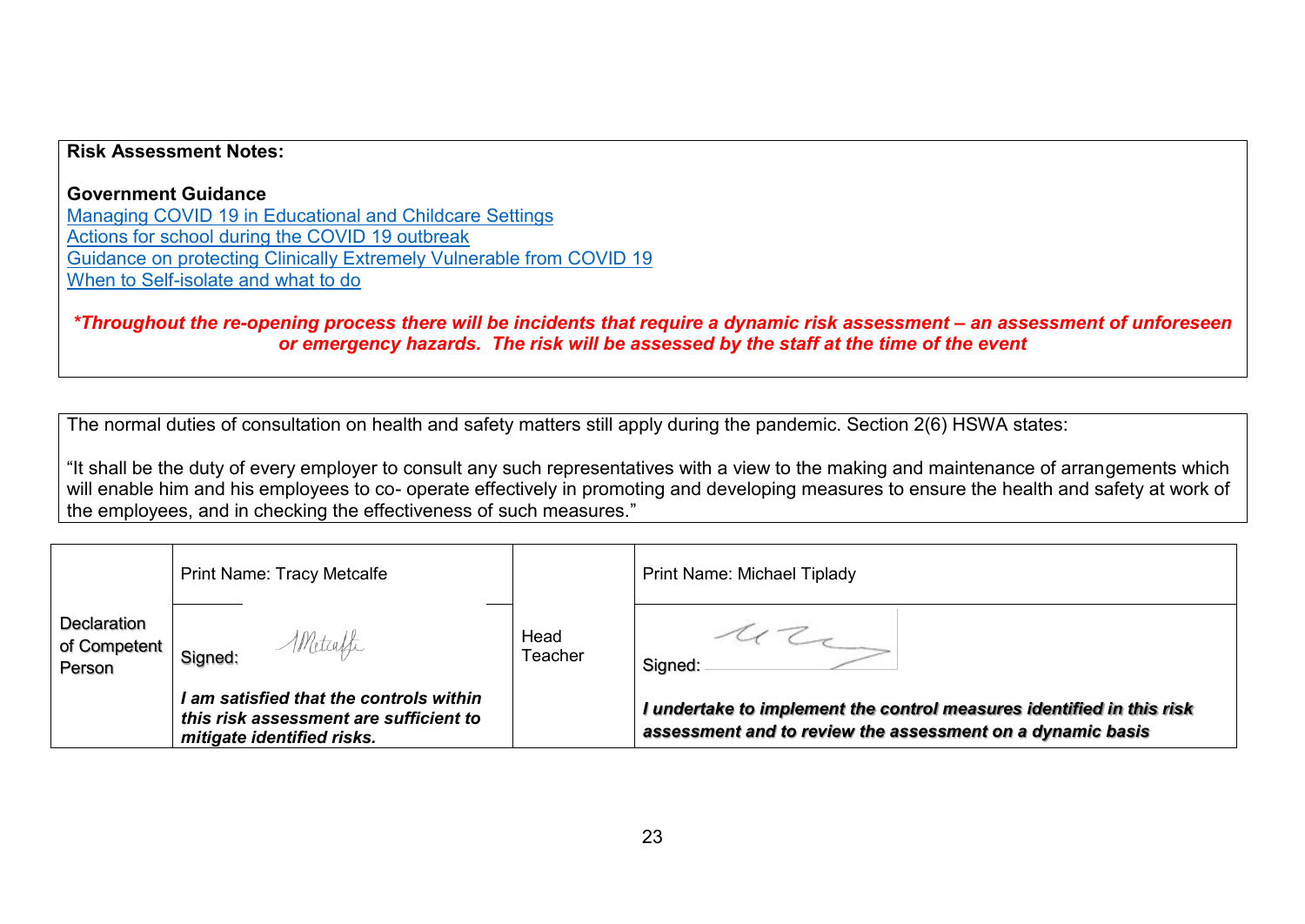|                           | Risk Assessment Matrix (Probability and Likelihood Scales) |                  |                         |               |        |             |                     |  |  |  |  |  |  |
|---------------------------|------------------------------------------------------------|------------------|-------------------------|---------------|--------|-------------|---------------------|--|--|--|--|--|--|
|                           | <b>Likelihood Rating</b>                                   |                  |                         |               |        |             |                     |  |  |  |  |  |  |
|                           |                                                            | 1                | $\overline{\mathbf{2}}$ | $\mathbf{3}$  | 4      | 5           | 6                   |  |  |  |  |  |  |
| <b>Severity</b><br>Rating | <b>Description</b>                                         | Very<br>Unlikely | <b>Unlikely</b>         | May happen    | Likely | Very likely | Certain or imminent |  |  |  |  |  |  |
| 1                         | Delay only                                                 |                  |                         |               |        |             |                     |  |  |  |  |  |  |
| $\mathbf{2}$              | Minor injury, minor<br>damage                              |                  | <b>LOW</b>              |               |        |             |                     |  |  |  |  |  |  |
| 3                         | Lost time injury,<br>illness, major<br>damage              |                  |                         |               |        |             |                     |  |  |  |  |  |  |
| 4                         | Major injury,<br>disabling illness,<br>major damage        |                  |                         | <b>MEDIUM</b> |        |             |                     |  |  |  |  |  |  |
| 5                         | Single fatality, or<br>permanent total<br>disability       |                  |                         |               |        |             |                     |  |  |  |  |  |  |
| 6                         | Multiple fatalities                                        |                  |                         |               |        | <b>HIGH</b> |                     |  |  |  |  |  |  |

## **Rating: Low = 1 – 6, Medium = 8 – 15, High = over 15**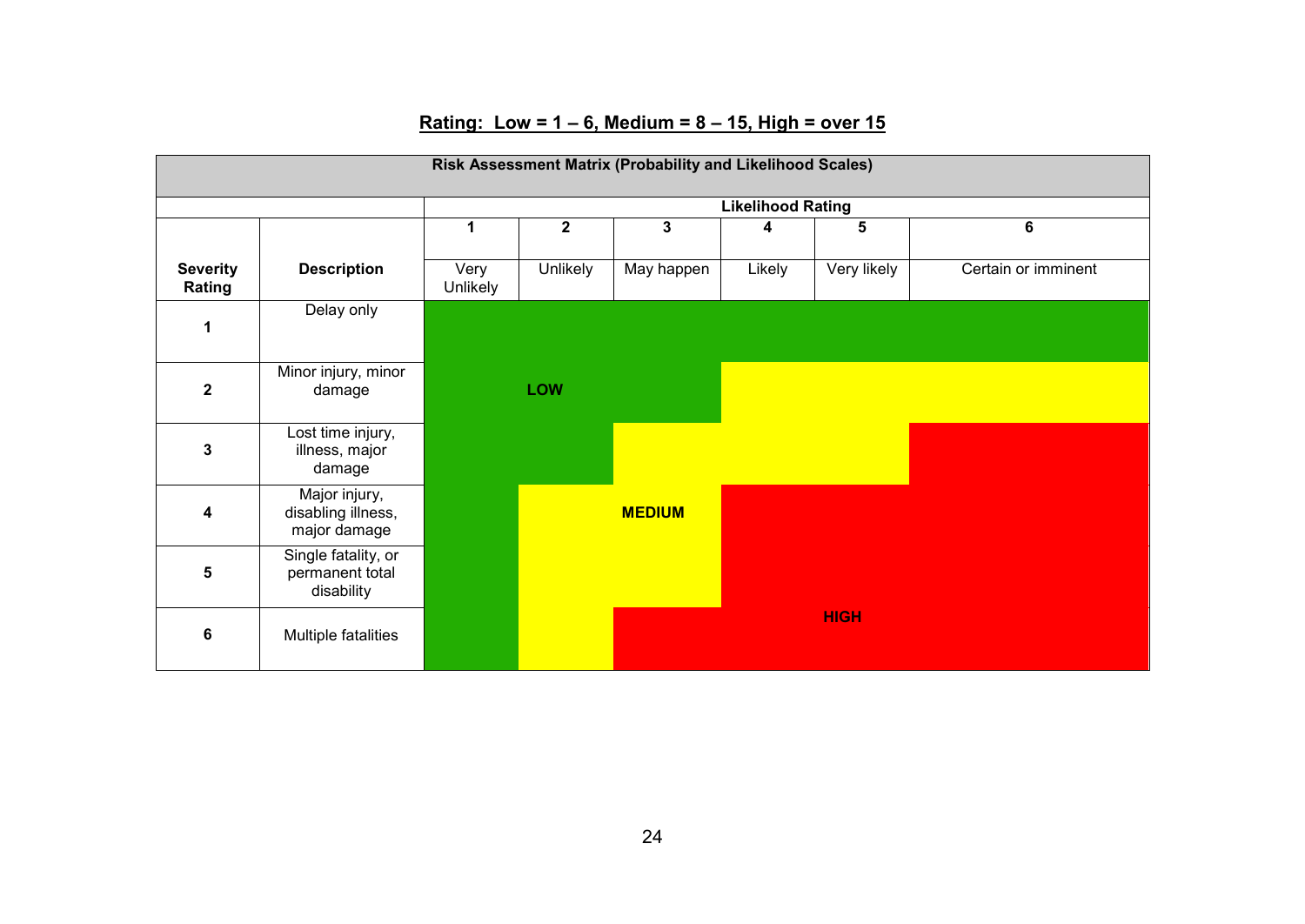

## **Outbreak Management Plan**

| <b>Date Adopted</b>       | <b>July 2021</b>                                       |
|---------------------------|--------------------------------------------------------|
| <b>Date Reviewed</b>      |                                                        |
| <b>Next Review Date</b>   | <b>July 2022</b>                                       |
| <b>Version</b>            | 1.0                                                    |
| <b>Review Cycle</b>       | Annual                                                 |
| <b>Publication Scheme</b> | <b>Trust Website</b><br><b>Local Schools' Websites</b> |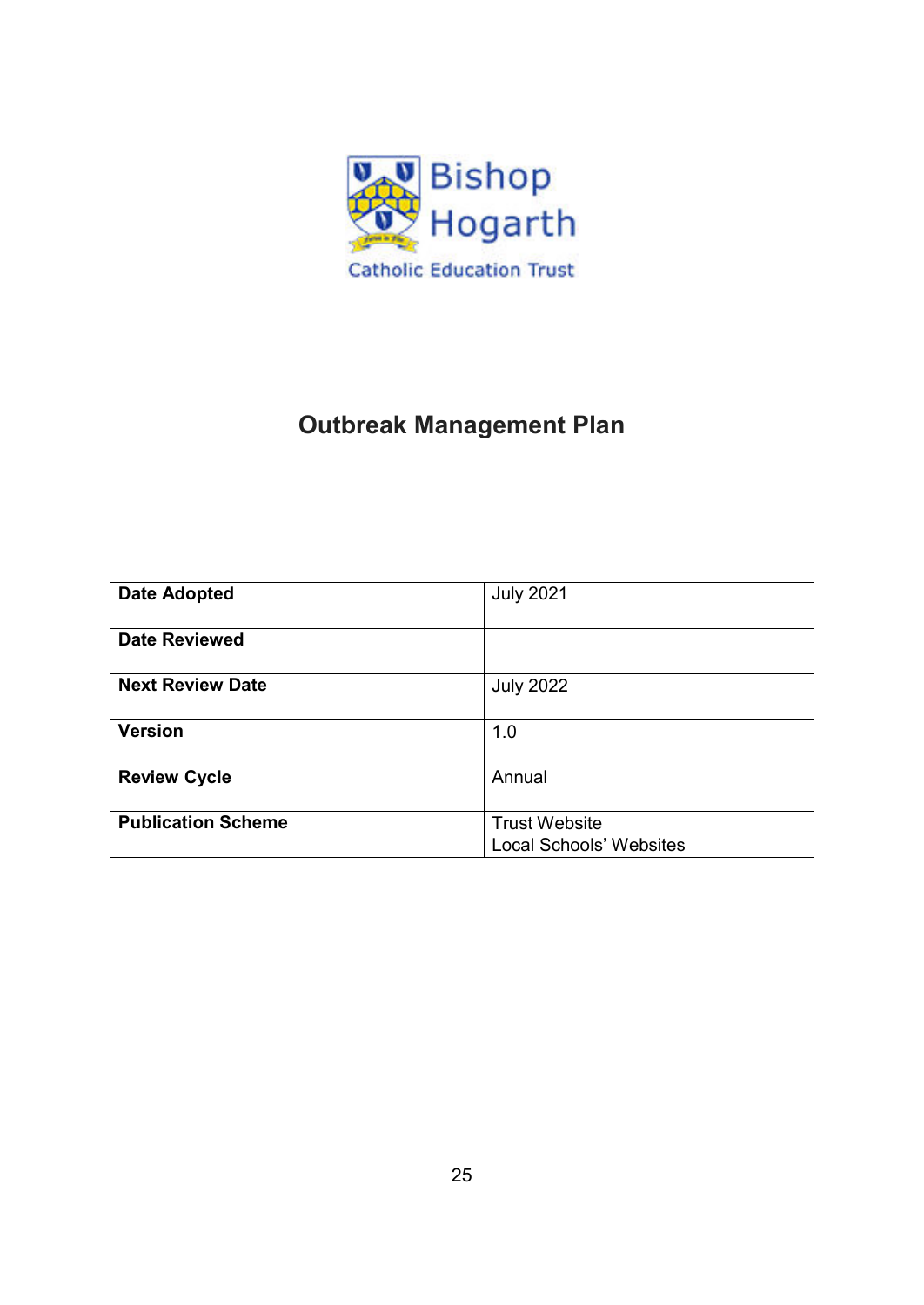This Outbreak Management Plan is based on the contingency framework for managing local outbreaks of COVID 19 and the school's/college's operational guidance from step 4, published by the Department for Education (DfE).

We will only implement some, or all, of the measures in this plan in response to recommendations provided by our local authority (LA), director of public health (DsPH), Public Health England (PHE) health protection team or the national government.

It may be necessary to implement these measures in the following circumstances:

- To help manage a COVID-19 outbreak within the school/college
- If COVID-19 infection rates in the community are extremely high, and other measures have failed to reduce transmission
- As part of a package of measures responding to a 'variant of concern' (VoC)

The Trust will have an up-to-date risk assessment in place, it will be communicated to the whole staff team; appropriate information will be shared with students, parents/carers, visitors, and any other people impacted by the school/college activities.

The Senior Leadership Team will review the risk assessment each month to make sure the measures included are providing the best level of protection available, whilst allowing the school/college to run in a way which will prioritise student's education and growth.

The Trust will have arrangements in place so it can re-introduce measures, up to and in line with the Summer 2021 COVID-19 risk assessment. This may include:

- Reintroduction of face coverings in communal areas
- Adhering to national guidance on the reintroduction of shielding which would apply to those on the shielded patient list (SPL). We will speak to individuals required to shield about additional protective measures in school/college or arrangements for home working or learning
- If recommended to reduce mixing between groups, we would:
	- o Reintroduce bubbles
	- o Have separate entrances/exits for bubbles
	- o Deliver lunches to classrooms
	- o Separate rota for breaks and lunches
	- o Timetabled use of specialist rooms
	- o Reintroduce 'maximum capacity' notices for all communal areas
- If recommended, we would limit:
	- o Residential educational visits
	- o Transition days
	- o Parents coming into school/college
	- o Non-essential visitors coming into school/college
	- o Live performances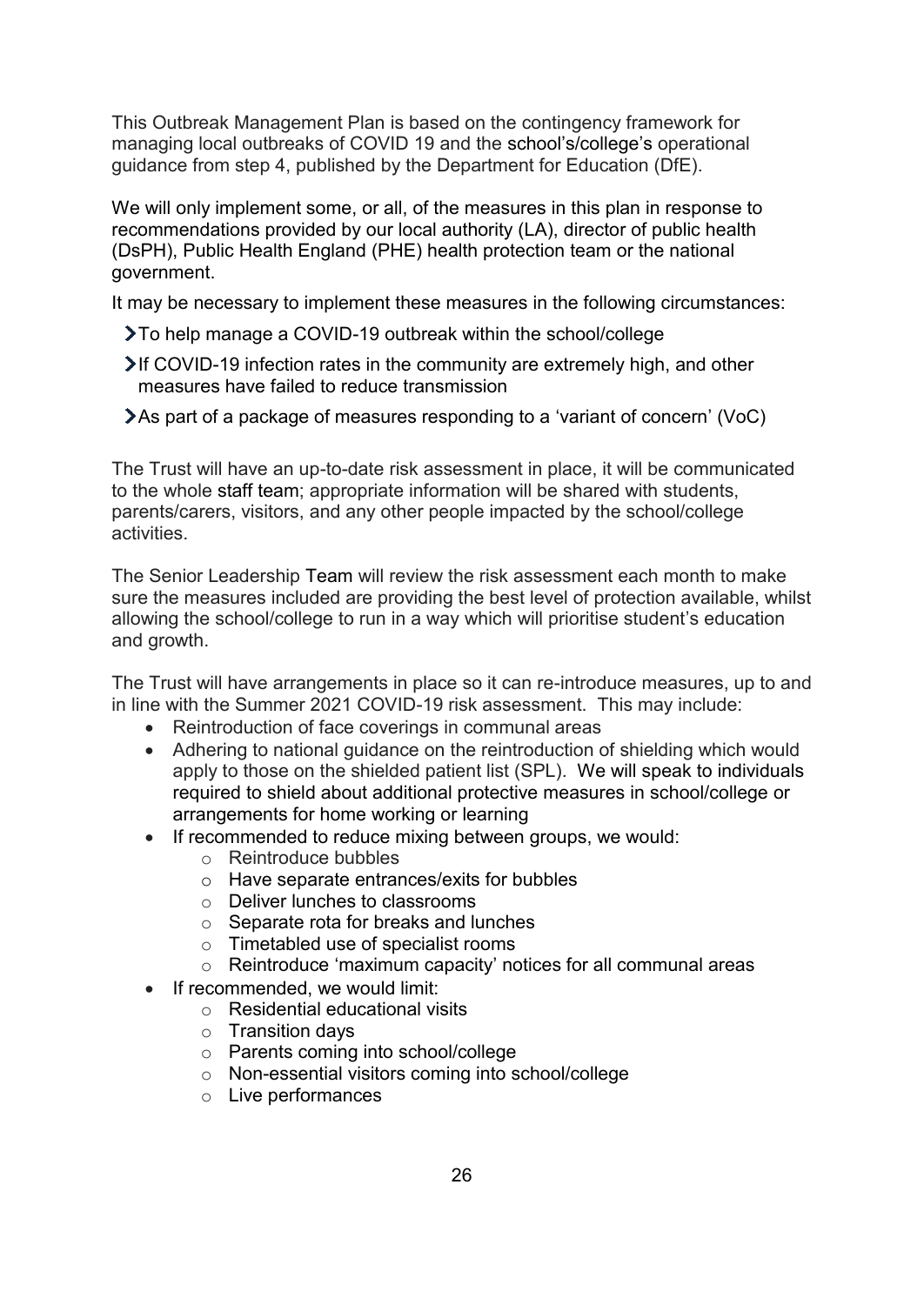As well as increasing the level of controls, the measures will include providing high quality remote education where students are not able to attend. The school will continue to provide meals or lunch parcels for students eligible for benefits-related free school meals while they are not attending school because of COVID-19 isolation guidelines.

LFD Testing kits will be available on site and supplies will allow for a scaling up of testing if required to allow students and staff to attend. LFD testing is not appropriate for people with symptoms, and they should not attend school/college whilst they have symptoms.

PCR Testing kits will be available for any individual who is symptomatic and may not be able to access a PCR test by other means. Individuals (and where appropriate their parents/carers) should be encouraged to use PCR testing centres where they are likely to get a rapid result. Individuals (and where appropriate their parents/carers) should be strongly encouraged to share the results with the school/college at the earliest opportunity.

- Where a suspected case occurs, the individual will be asked to self-isolate and take a PCR test.
- It is possible when there are confirmed cases the school/college will be asked to provide a list of close contacts, this could lead to the need to take advice from PHE or the Local Health Protection team.
- Where their multiple cases within a year group, further measures in line with the summer term risk assessment may be re-introduced. Public Health England will be consulted (08000468687 (1)) and any changes in their immediate or publicised guidance will be acted upon. In line with guidance released in August, If the school/college hits the outbreak threshold (General education 5 individuals or 10% of people test positive in a group), advice will be taken, and significant measures introduced.

Where an individual is asked to self-isolate, they will be provided with an isolation number. The number will allow the individual and the school/college to track how long the isolation must be in place.

Individuals who have been informed by Test and Trace to isolate, or have symptoms, must not attend the school/college. The school/college retains the authority to refuse entry to individuals who have symptoms or where the school/college feels their attendance may lead to an outbreak.